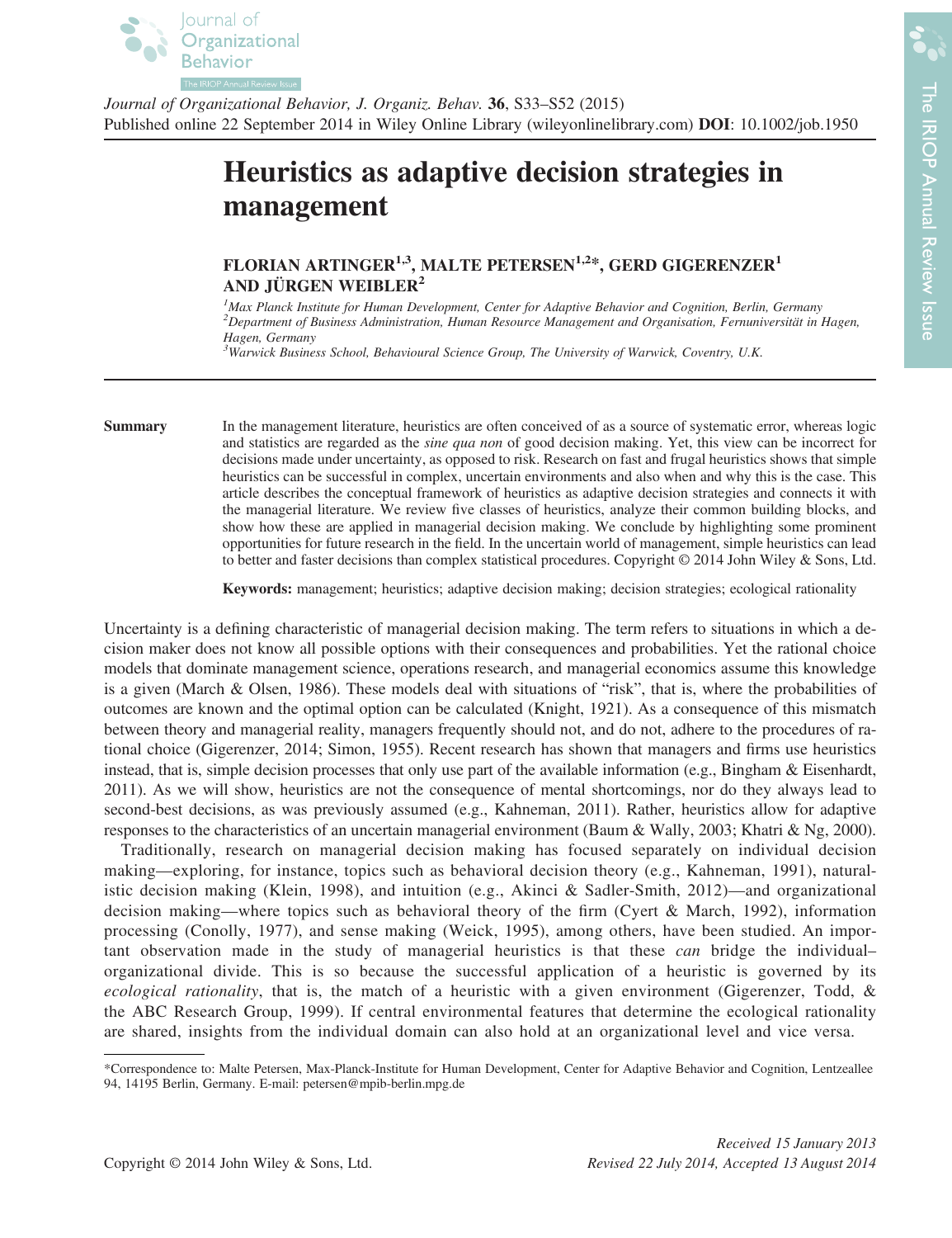#### S34 F. ARTINGER ET AL.

In this paper, we address two questions: *First*, how and why can an uncertain environment provide opportunities for heuristics to perform well? The answer to this question draws on the study of ecological rationality, that is, the fit between a decision strategy and structural features of the respective environment. Second, what do we know about the *adaptive toolbox*—that is, the repertoire of heuristics—of a manager or a firm? To answer this question, we provide an overview about the heuristics already documented and successfully used in the managerial domain. We analyze their common building blocks, which allows us to categorize the multitude of heuristics according to a few basic principles. The discussion summarizes the insights for the use of heuristics as management tools and outlines a number of central questions and research opportunities.

# Heuristics: Tools for Uncertainty

The origin of the term heuristic is the Greek word for "serving to find out or discover." Heuristics are, above all, strategies to solve problems that logic and probability theory cannot handle (Groner, Groner, & Bischof, 1983; Polya, 1954). The understanding of the term strategy in this paper follows Payne, Bettman and Johnson's, (1992) conception of a strategy as "a method (a sequence of operations) for searching through the decision problem space" (p. 23). In this respect, a heuristic is a specific instantiation of a strategy that ignores part of the information available in the problem space. It is fast and frugal as it relies on "a minimum of time, knowledge, and computation to make adaptive choices" (Gigerenzer et al., 1999, p. 14).

As early as 1921, Knight suggested that it is particularly uncertainty that characterizes the business environment and allows for profit opportunities to emerge. In a similar vein, Simon and Newell (1958) pointed out that "there are no known formal techniques for finding answers to most of the important top-level management problems" (p. 4) because these are "ill structured". The term ill structured is similar to Knight's concept of uncertainty and refers to environments where information is incomplete or not quantifiable. To discover strategies that perform effectively in such environments, Simon turned to the human mind, studying how it operates in a context with limited information, time, and computational capacity. Simon was convinced that the mind has adapted by developing strategies that match these boundary conditions (Simon, 1956). The cumulative evidence shows that people can be very good at navigating the world using adaptive decision strategies (e.g., Alby & Zucchermaglio, 2006; Klein, 1998; Lipshitz, Klein, Orasanu, & Salas, 2001; Oliver & Roos, 2005), and the merits of such strategies in the management domain have been well documented (e.g., Akinci & Sadler-Smith, 2012; Hogarth, 2001).

The view that heuristics can be successful decision strategies has not been uncontested. Around the same time as Simon (1955, 1956) published his work on bounded rationality, Meehl (1954) showed in an influential study that intuitive judgments of clinicians were largely inferior to those derived from actuarial methods such as linear regression. This preceded a more critical view of human judgment that became prominent in the 1970s with the birth of the heuristics and biases research program. In contrast to Simon's use of the term heuristics to refer to successful strategies for solving ill-structured problems, in the heuristics and biases program, the founding fathers, Tversky and Kahneman (1974), used the term to refer to intuitively used mental shortcuts resulting in judgments that often violate laws of logic, probability, or other benchmarks of rational choice. The heuristics and biases tradition focuses on heuristics as inferior strategies for solving well-structured problems where optimal solutions can be determined by rational choice. The heuristics and biases literature has been influential in both economics and management research (see Bazerman & Moore, 2008, for an overview on biases in managerial decision making).

Simon's original conception of the mind being adapted to uncertain environments features centrally in the research program on fast and frugal heuristics (Gigerenzer et al., 1999). The goal of this research program is to specify heuristics with regard to their ecological rationality, determining the environments in which particular heuristics work well, and why (Todd, 2000; Todd, Gigerenzer, & the ABC Research Group, 2012). In contrast to the heuristics and biases tradition, the fast and frugal heuristics approach focuses on decision making in ill-structured problems that give rise to uncertainty. Within these environments, heuristics have been shown to perform remarkably well.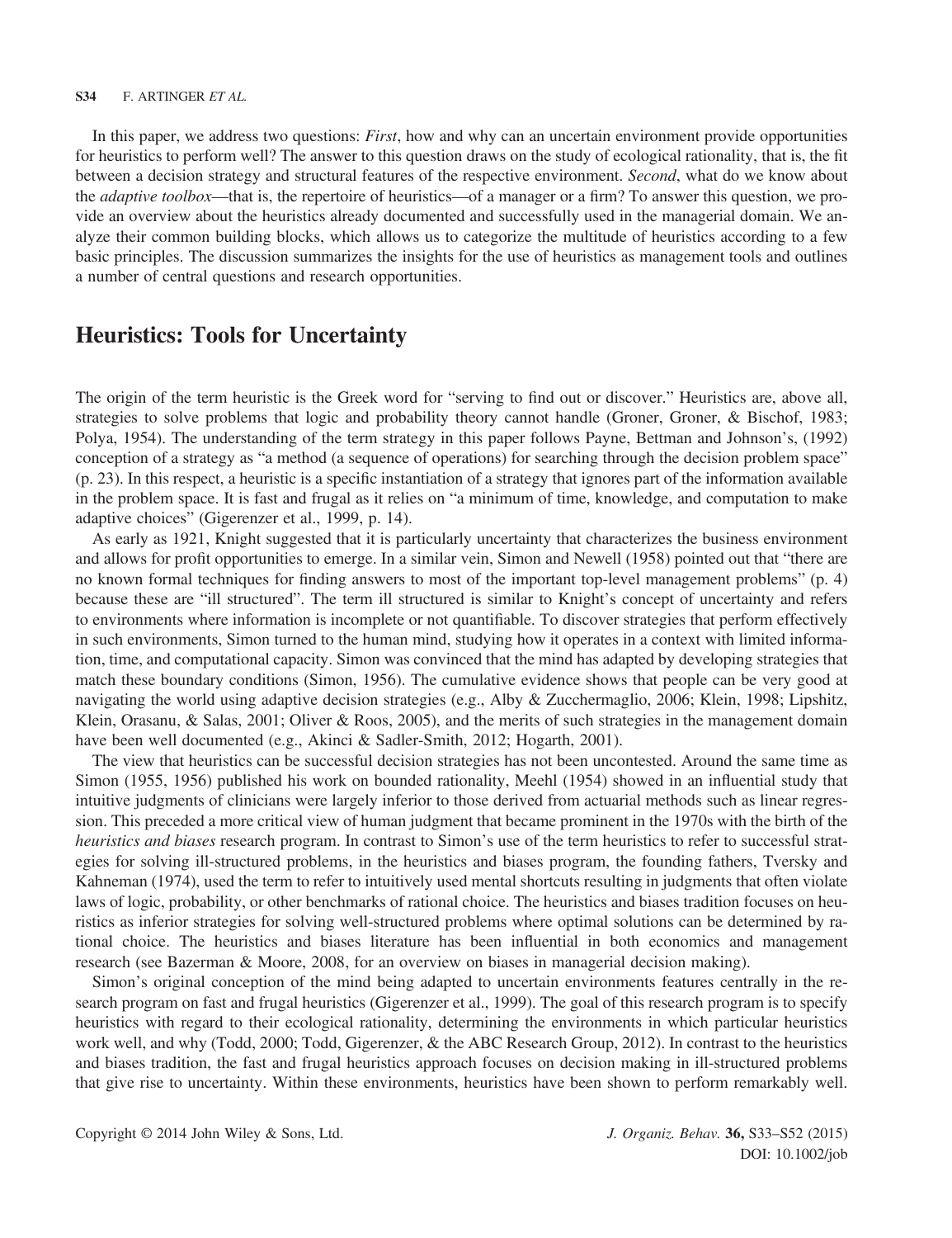The adaptive nature of heuristics can originate in individual, social, and also evolutionary learning (e.g., Boyd & Richerson, 2005; Gigerenzer, Hoffrage, & Goldstein, 2008). The fast and frugal research program differs on three fundamental points from the heuristics and biases tradition:

- 1. Computational models of heuristics. Using computational models (see subsequent discussion), researchers can make precise predictions as well as test which strategies people actually use. In contrast, the heuristics and biases program focuses on verbal labels—such as "availability" and "affect heuristic"—while not providing specific details about the underlying cognitive processes.
- 2. Ecological rationality. The study of ecological rationality is a normative discipline and answers the following question: In what environment is a given heuristic more successful than other strategies, that is, better adapted? The heuristics and biases approach assumes that heuristics are generally second best, with logic and statistics as the normative benchmark. Yet in a world of uncertainty, a heuristic can be normative in the sense that it leads to higher expected performance than a more complex strategy.
- 3. Less can be more. The heuristics and biases program does not distinguish between risk and uncertainty. Therefore, its proponents assume that a heuristic can never be more accurate than "rational choice" (weighting and adding all relevant information). A heuristic's only advantage can be that it requires less effort. As we discuss later, this *accuracy–effort trade-off* is not a general law. In an uncertain world, less can be more.

Finally, in the heuristics and biases program, heuristics are aligned with automated, intuitive reasoning in the socalled System 1 (Kahneman, 2011). Yet, according to the fast and frugal view, heuristics are not necessarily unconscious. For instance, a managerial heuristic such as "Hire well, and let them do their job," which aims at a climate of quality and trust, can be relied upon unconsciously, but also consciously (Maidique, 2011).

# Uncertainty in the Managerial Domain

Heuristics can be highly functional in uncertain environments, which Simon and Newell (1958) deemed the most important domain for management. March and Simon (1993) suggested that

"effective control over organizational processes is limited, however, by the uncertainties and ambiguities of life, by the limited cognitive and affective capabilities of human actors, by the complexities of balancing trade-offs across time and space, and by the threats of competition" (p. 300).

More specifically, uncertainty can arise from constant changes in technology, markets, people, costs, schedules, and quality (De Meyer, Loch, & Pich, 2002) or the introduction of new products, services, or ventures (McMullen & Shepherd, 2006). Uncertainty is also inherent in the entrepreneurial domain where timely decisions often have to be made without being able to rely on data from past experience (Busenitz & Barney, 1997). Such changes or novel opportunities can be unpredictable and introduce a large degree of randomness (Levinthal, 1991; Powell, 2003; Powell, Lovallo, & Fox, 2011). In response, organizations often operate on the basis of only limited information (Dill, 1962). This begs the question of what responses have developed in the face of such uncertain environments.

Investigating how uncertainty shapes the decision making of firms, early work by Koberg and Ungson (1987) compared the organizational structures of a multinational oil firm and a group of primary and secondary schools as representative entities of highly uncertain and more predictable organizational environments. Contrary to the expectations of the authors, uncertain environments were not characterized by more flexible organizational structures but rather by more rigid ones, and concrete operational procedures were used widely. Similarly, Busenitz and Barney (1997) found that decisions in the highly uncertain entrepreneurial domain were more likely to be based on rules of thumb than on extensive analysis of all available data. Eisenhardt and her colleagues (Bingham & Eisenhardt, 2011; Bingham, Eisenhardt, & Furr, 2007; Brown & Eisenhardt, 1997; Davis, Eisenhardt, & Bingham,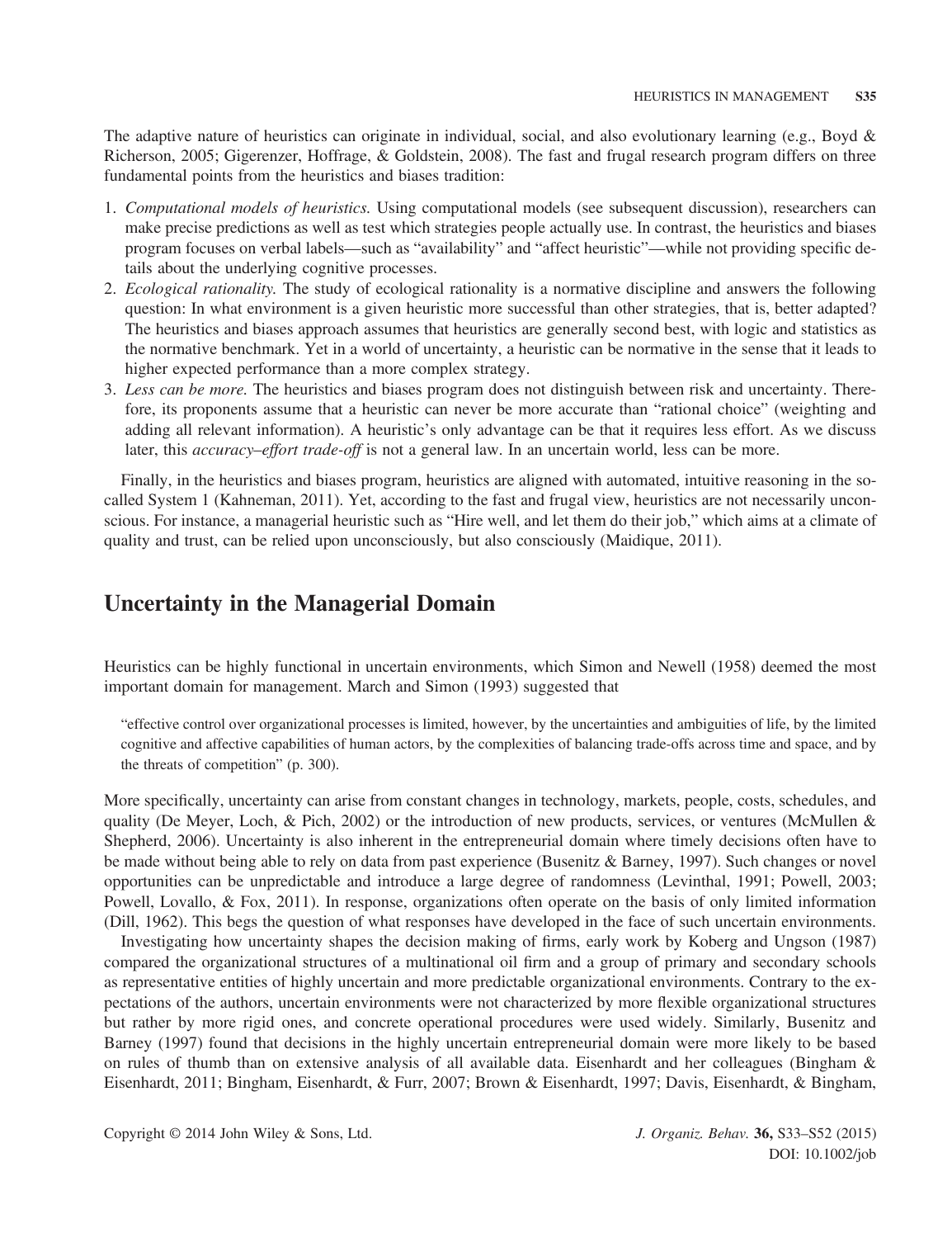#### S36 F. ARTINGER ET AL.

2009) were able to test these results more carefully by identifying specific high-performing strategies. Using the computer industry as a particularly volatile environment, they showed that the most successful companies in terms of profitability were not those with the most rigid or the most flexible structure. Instead, firms that employed a structure in between these extremes performed best (Brown & Eisenhardt, 1997). The major conclusion from their work is that the degree of structuration, or robustness and performance are related in an inverse U shape.

# Ecological Rationality: Why Simple Heuristics Can Perform Well

Heuristics rely on limited information and employ simple computational mechanisms. As mentioned, they have often been regarded as second-best solutions compared with optimization models based on the assumption of the accuracy–effort trade-off that lower effort yields lower accuracy. As information search is usually costly, optimization under constraint theories search until marginal costs equal marginal benefits and hence might forego some of the potentially available information (e.g., Stigler, 1961). Note, however, that this still implies that more information is always better, apart from its costs. The accuracy–effort trade-off argument was also made in the seminal analysis of the adaptive decision maker, which suggested that a trade-off between effort and accuracy is rational for heuristics (Payne, Bettman, & Johnson, 1993).

Surprisingly, recent research has indicated that there are a number of conditions under which there exists a less-ismore effect, where more information and computation beyond a certain point can in fact decrease performance, even if there are no costs associated with information search (Gigerenzer & Brighton, 2009; Gigerenzer et al., 1999). Typically, the relation between effort and accuracy is U-shaped: Too little or too much effort is detrimental. For example, it might not be best for a firm to respond to new information about changes in a market immediately; instead, a certain degree of rigidity can provide a competitive edge, as the following analysis shows.

### Bias–variance dilemma

A general statistical explanation for less-is-more effects in particular and ecological rationality in general is the bias– variance dilemma (Geman, Bienenstock, & Doursat, 1992). In the heuristics and biases research program (Tversky & Kahneman, 1974), the term bias refers to the deviation of average judgment from a "rational" norm (e.g., Kahneman & Klein, 2009). In this view, total error = bias + noise. This contrasts with the statistical literature that investigates the role of bias when a decision maker operates in an uncertain world where an inference needs to be drawn from limited data or is faced with problems of high complexity, such as it is often the case in managerial decision making. Predictions made in such an environment are also subject to the bias–variance dilemma:

Total error = 
$$
(bias)^2
$$
 + variance + noise (1)

Equation (1) summarizes a decision strategy's sources of error when making predictions. The true underlying function is not known but has to be estimated from a sample. Yet, many samples can be drawn from a population. Bias refers to the deviation of the mean across samples from the true underlying mean; variance reflects the degree of systematic variation of the individual sample means; noise refers to unsystematic variation of the data. A central element of a heuristic is that it is simple, meaning that it estimates few or no parameters and ignores the remaining information. That is, it tries to minimize variance owing to estimation error. Thus, its error in prediction comes mainly from bias and less so from variance.

To illustrate, consider the problem of a firm that has to estimate the underlying function  $f(x)$  of the willingness to pay (WTP) of its customers and how frequently a given WTP occurs. To do so, the firm obtains a random sample of the WTP of its customers. Estimating the underlying function, the firm faces a choice between using a simple algorithm such as a degree 2 polynomial or a more complex algorithm such as a degree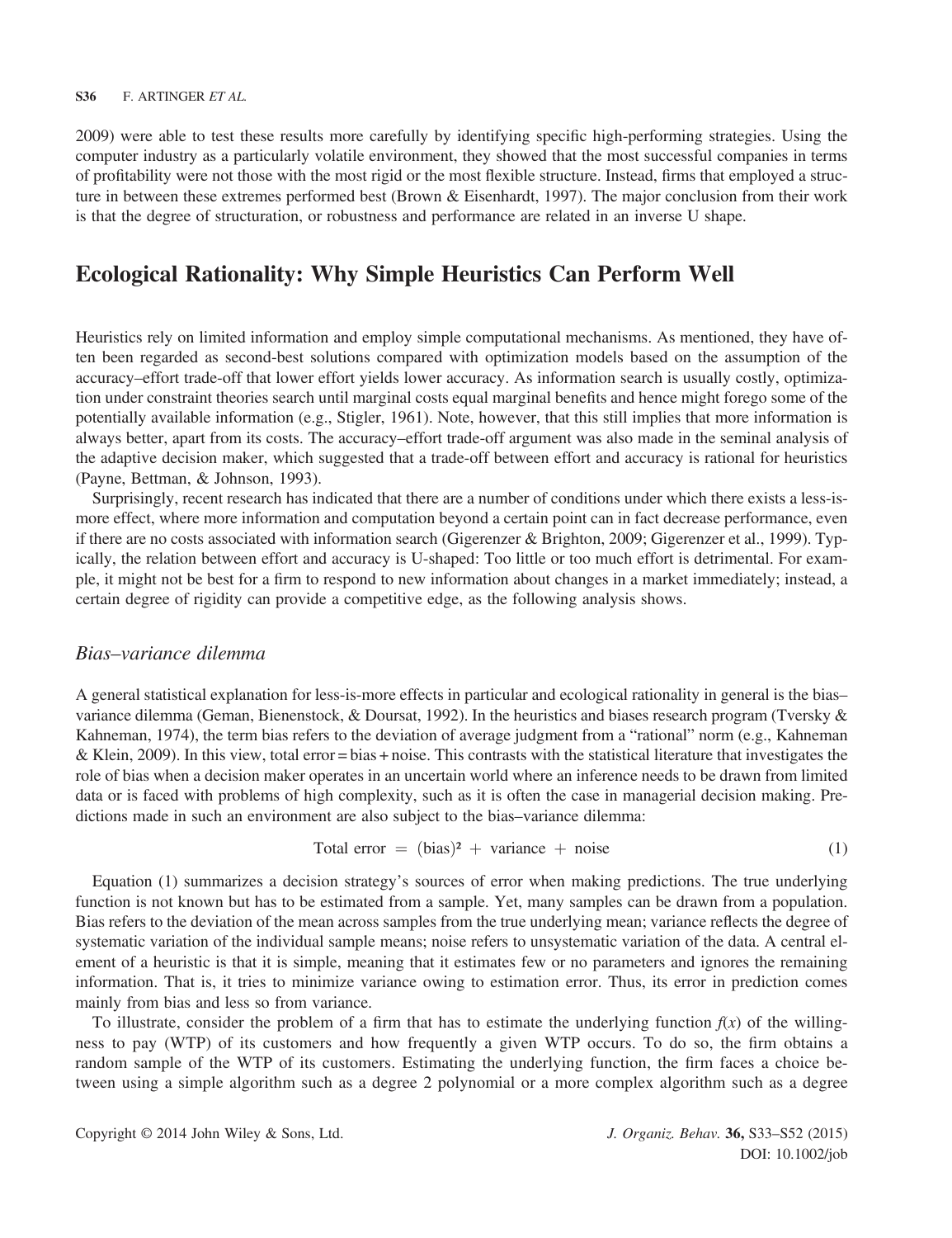6 polynomial. Figure 1 illustrates how much these polynomials deviate from the underlying function when moving from a noisy environment with few observations (Figure  $1(A)$ ) to a noisy environment with many observations (Figure 1(B)), to a noise-free environment (Figure 1(C)). Generally, if a decision is based on relatively little information in a noisy environment, the best-performing strategy is relatively simple. Using a more complex strategy (i.e., with more parameters to estimate), in contrast, results in overfitting, which impedes the strategy's performance. The error is exacerbated if the strategy not only fits current information but is also used to predict future outcomes. The larger the sample size and the smaller the noise, the better the complex decision strategies perform. The principle mechanism behind this result is illustrated in Figure 1(D), which shows that more complex functions are more susceptible to error from variance, which can outweigh error from bias. Note that a well-performing decision mechanism must balance errors from bias and variance, which highlights the importance of an intermediate degree of structuration, as found by Eisenhardt and colleagues (e.g., Brown & Eisenhardt, 1997).



Figure 1. Illustration of the bias–variance dilemma. In (A)–(C), the dots reflect the willingness to pay of customers, which are a random sample of the underlying function  $f(x)$  represented as a solid line, the dashed line is a degree 2 polynomial, and the punctured line is a degree 6 polynomial. The environment in (A) is noisy and provides a small sample  $(n = 10)$ . The environment in (B) is as noisy as in (A); however, the sample is much larger  $(n = 100)$ . The environment in (C) does not contain any noise and provides a small sample  $(n = 10)$ . (D) shows the total prediction error plus the bias and variance components depending on the polynomial

Copyright © 2014 John Wiley & Sons, Ltd. J. Organiz. Behav. 36, S33–S52 (2015)

DOI: 10.1002/job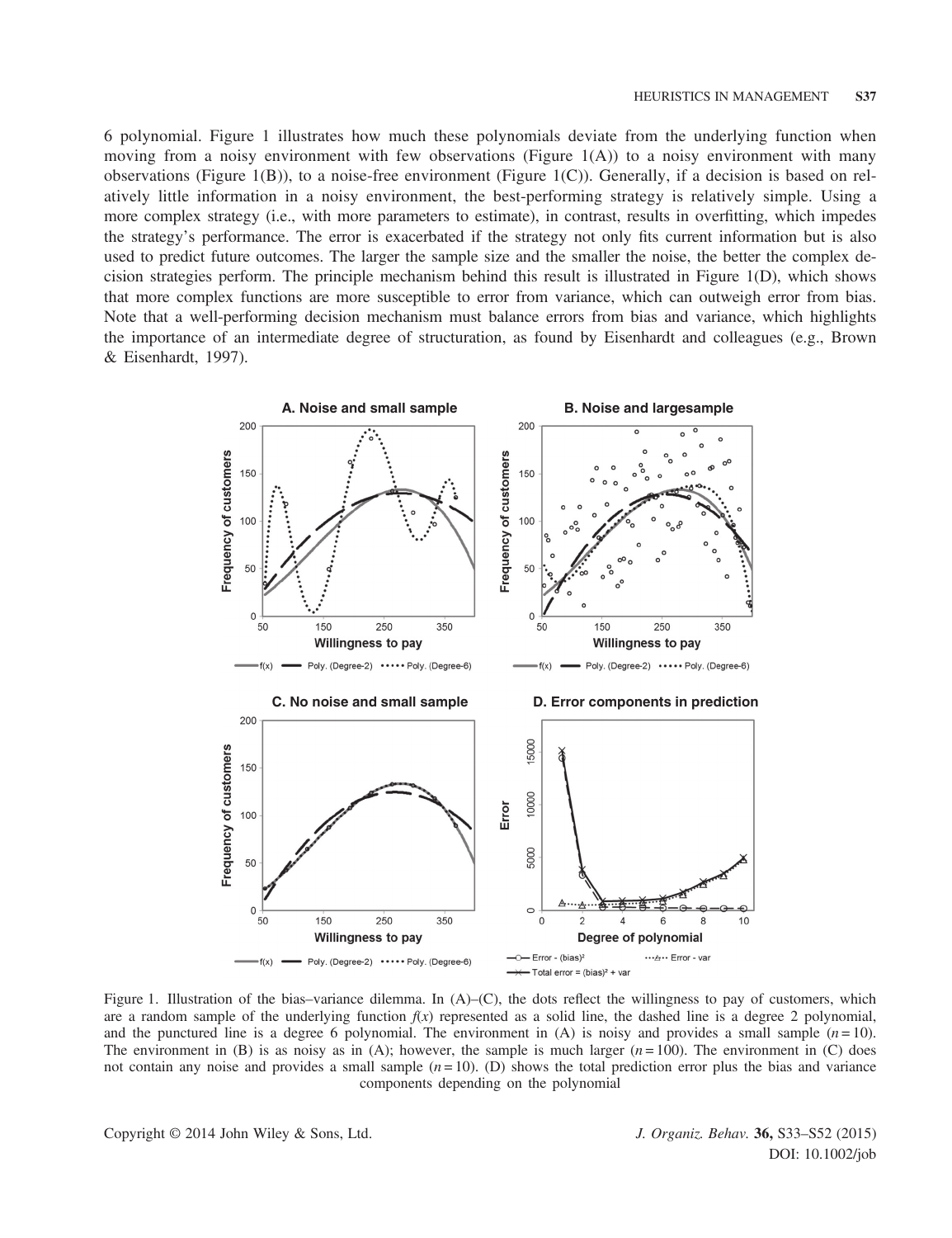#### S38 F. ARTINGER ET AL.

The problem with prediction in a noisy and dynamic environment is highlighted in a study by DeMiguel, Garlappi, and Uppal (2009), who investigated the performance of a number of portfolio selection strategies. These were compared with a simple heuristic,  $1/N$ , where all stocks in the portfolio receive an equal share of investment. DeMiguel et al. (2009) concluded that none of the sophisticated models that were given 10 years of stock data from which to estimate parameters were able to consistently outperform  $1/N$ . Note that  $1/N$  has bias but no variance, as it does not require any parameters to be estimated. The bias–variance dilemma is a general statistical explanation of why simple heuristics can be better than complex "rational" strategies, and when less is more. In general, simple heuristics tend to be superior to complex algorithms under these conditions: greater predictive uncertainty, relatively small sample size, and less stable environment. As the investment study shows, noise in conjunction with a dynamic environment can result in simple strategies performing well despite apparently abundant data. In an organizational context, Duncan (1972) identified two dimensions that determine environmental uncertainty: the simple-–complex dimension accounts for the number of factors that potentially affect a decision; the static–dynamic dimension sheds light on in how far these factors remain constant over time or are in a continuous process of change. Interviews with decision makers across a number of organizations show that a dynamic environment is a more important contributor to generating uncertainty than is complexity.

## Compensatory and noncompensatory environments

Besides the trade-off between bias and variance, the very structure of the information also shapes the performance of a decision strategy. Returning to the example of the firm that has to estimate the WTP of its customers, this might depend on such cues as income, age, or education. The standard approach is to use linear regression to estimate the weights of the cues from the data to evaluate how they influence the WTP. If the company considers two versions of the product, regression analysis can be used to compute the expected WTP for each. In this case, all the available information (cues) and the respective weights are used, and no further attention is paid to the structure of the information. However, is all of this information really necessary to make good predictions, or could the firm do better by ignoring some cues?

To answer these questions, one needs to consider the information structure and to what degree it is compensatory or noncompensatory. In a noncompensatory environment, the single most important cue cannot be outweighed by any linear combination of less important cues (Martignon & Hoffrage, 2002). For instance, income might be more important than the other two cues combined in predicting WTP. In a compensatory environment, a cue can be outweighed, or compensated for, by an individual cue or combination of other cues. In a series of articles, Hogarth and Karelaia (2005, 2006, 2007) characterized the statistical properties of the environment and under what conditions a particular type of decision strategy performs best in prediction. They showed that even in an environment that is characterized by risk (as opposed to uncertainty) and where only noise is added, there is no all-purpose tool such as linear regression that performs best across environments. Instead, the general conclusion is that if the characteristics of a decision strategy match those of the environment, this strategy predicts best. This point is also emphasized by Simsek (2013) who analyzes 51 data sets from natural environments that cover a range of different disciplines.

An important implication of these results is that one must evaluate the ecological rationality of a strategy. This entails identifying the characteristics of an environment and precisely capturing the process of a strategy. Jointly, this allows testing its performance.

# Managerial Heuristics

Tracing the chronological development, research on decision strategies in management has long focused on routines which are closely related to the notion of heuristics (Nelson & Winter, 1982). Routines rest on an evolutionary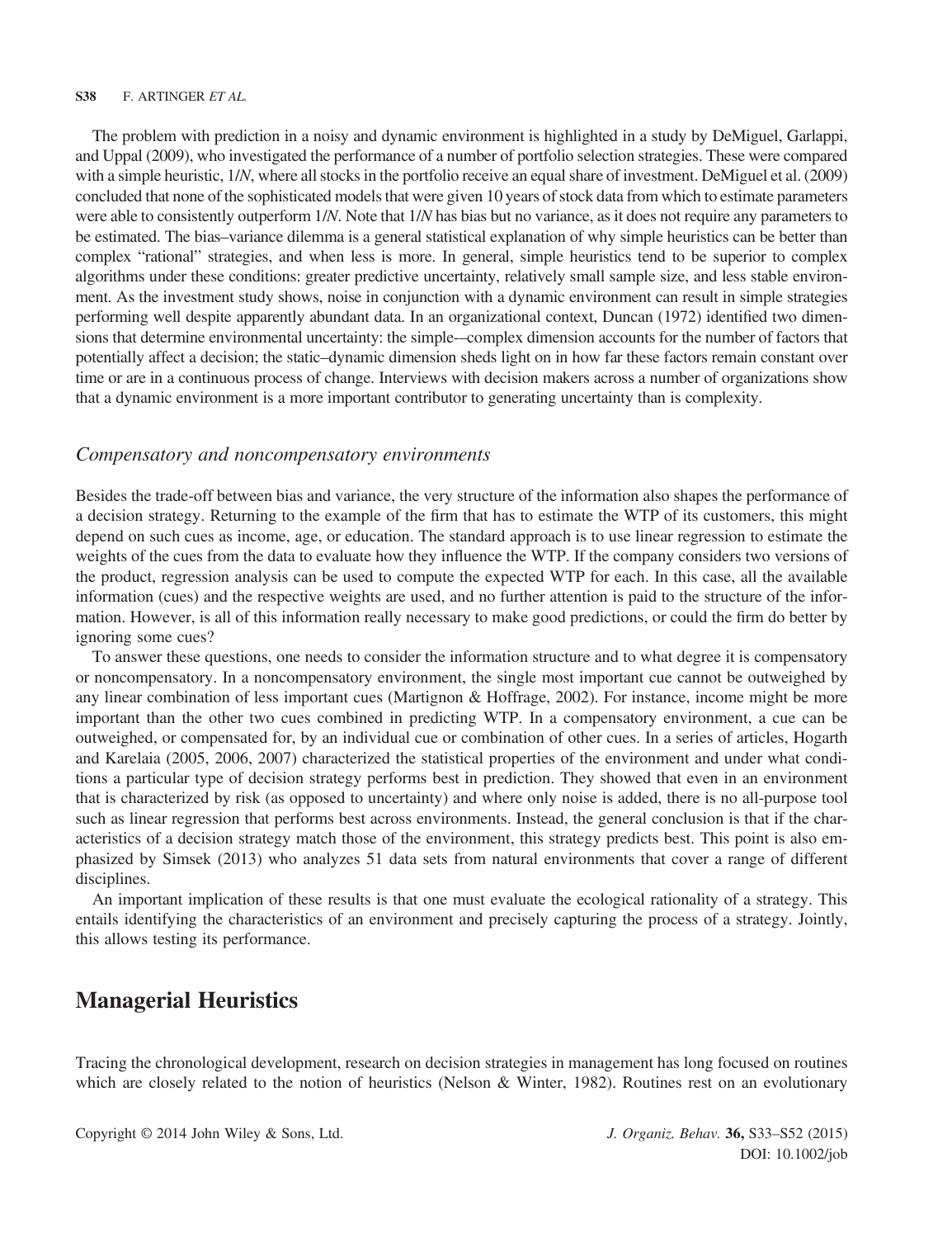process that gives rise to context-dependent, adaptive strategies emerging as a response to searching for the best action where ex ante no optimal solution can be inferred. The process of learning which decision strategy to employ in a given environment is referred to as adaptation. Central to routines is the commitment to viewing the individual agent through the lens of cognitive psychology. Routines are part of the microfoundations of the dynamic capabilities of a firm, that is, the "ability to integrate, build, and reconfigure internal and external competences to address rapidly changing environments" (Teece, Pisano, & Shuen, 1997, p. 516). Yet recent research stresses that firms are not just driven by the accidental discovery of routines (Levinthal, 1997; Mintzberg, 1978; Nelson & Winter, 1982). Gavetti, Levinthal, and Rivkin (2005) showed how the dynamic capabilities of a firm are jointly influenced by semiautomatic processes and calculative decision making. Similarly, Hodgkinson and Healey (2011) pointed out that explicit and implicit cognitive processes as well as emotions are essential components in the development of dynamic capabilities. A crucial difference between routines and heuristics is the amount of information used and the degree of complexity. Winter stresses that routines are "complex, highly automatic behaviors that […] typically involve high levels of information processing" (in (Cohen et al., 1996), p. 663). In contrast, fast and frugal heuristics are simple decision strategies that function well with relatively little information.

This stresses the importance of management practitioners being aware of the different basic decision strategies that have been identified as successful tools in an uncertain environment. In this respect, knowledge of individual level heuristics can also improve decision making at the organizational level: No matter if the agent who makes a decision changes, the underlying functional mechanism and its interaction with the environment should remain the same. Notice that this assumption does not imply that heuristics at an individual level are necessarily always equal to those at an organizational level. Rather, some heuristics can apply at both levels if the central environmental features that determine the ecological rationality are shared. Heuristics at the individual level are, however, often implicit and need to be sufficiently formalized before they can be employed at an organizational level (Manimala, 1992). The transfer between these two levels is therefore not always a trivial task and requires identifying the functional principles and boundary conditions.

The use of heuristics in management has been documented for a broad range of decisions. However, the specification of different heuristics varies greatly, with the most basic form reported being mere verbal statements of rules of thumb. A large collection of such verbal heuristics was documented by Manimala (1992) in a study on pioneering innovative ventures. These include, among others, "start small, grow big organically," "minimize initial investments," "repeat successes to take full advantage of them," and "sharing is the way to loyalty and prosperity. Give everyone his due." Coleman, Maheswaran, and Pinder (2010), who have worked on narratives for decisions in corporate finance, listed a number of similar verbal heuristics, such as "focus on keeping it simple and understand what are the fundamental things you have got to get right." Verbal approaches such as these can provide valuable insights into how heuristics are part of everyday managerial decision making. However, these approaches share the problem of producing a large unstructured body of very specific heuristics without stating when and why they perform well. Different attempts to systematize this knowledge have been made. Bingham and Eisenhardt (2011) distinguished between heuristics for exploiting business opportunities and heuristics that allow linking different business opportunities. Reijers and Liman Mansar (2005) classified heuristics according to the specific nature of classic business processes. Guercini (2012) proposed sorting heuristics according to the degree of transferability between different contexts or how widespread the use of a particular heuristic is within a reference group.

Meanwhile, in psychology, considerable effort has been invested in specifying generalizable and testable descriptions of heuristic decision processes. Research on the application of heuristics in management can benefit from drawing on these established insights. Psychologists have systematized heuristics by studying, among others, common building blocks. Gigerenzer and Gaissmaier (2011) defined three such building blocks: *search rules* that state where to look for information, *stopping rules* that state when to stop searching, and *decision rules* that state how to decide given the attained information. In the literature, we were able to identify a number of well-specified managerial applications of heuristics that can be traced back to five basic classes of heuristics where the respective building blocks have been specified.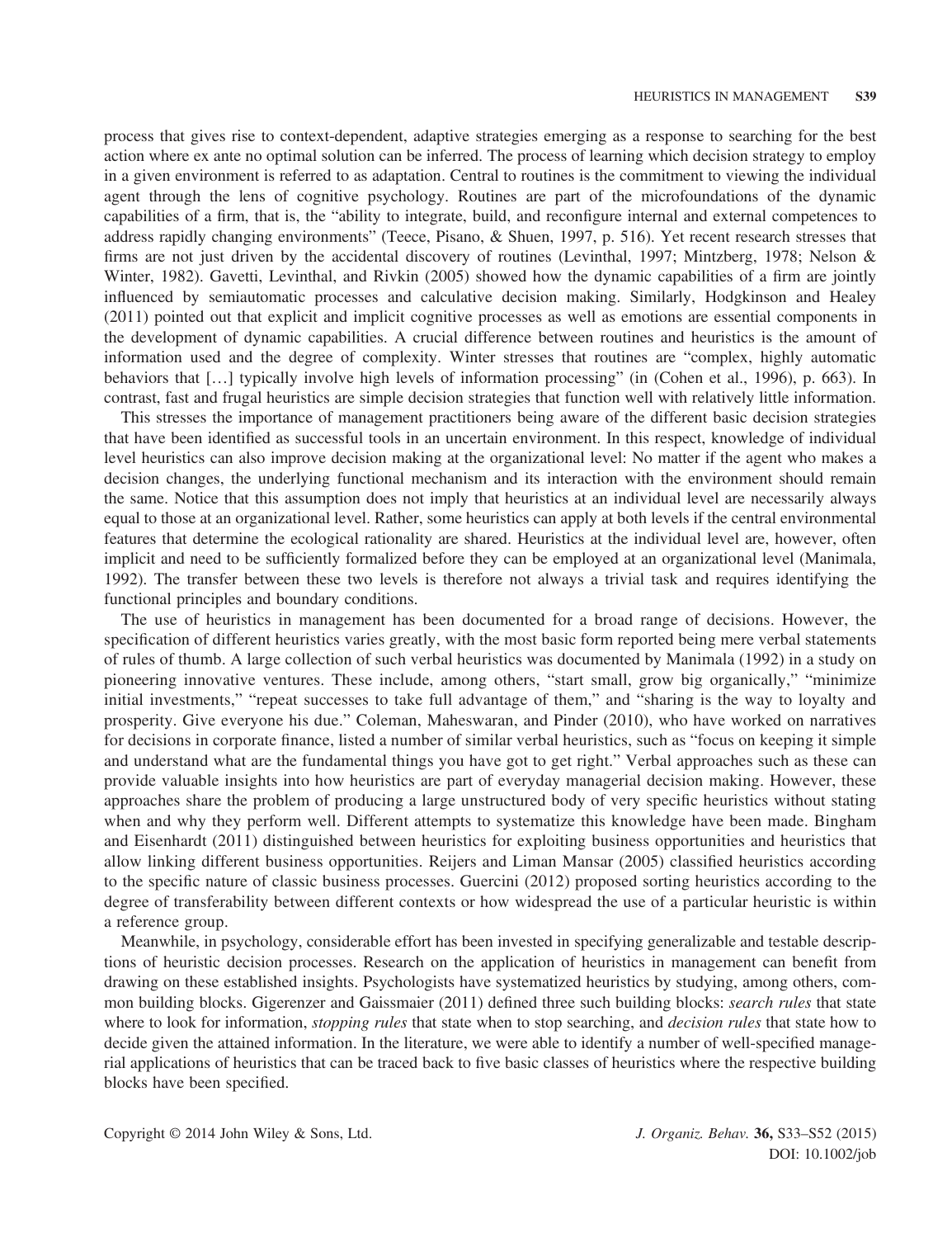#### S40 F. ARTINGER ET AL.

#### Satisficing

In Simon's (1955) seminal article on bounded rationality, he highlighted satisficing as an important strategy for decision making. Maximization refers to finding the optimal solution, which is by definition not feasible in an uncertain world; satisficing, in contrast, refers to the realistic goal of finding a "good enough" solution. The term satisficing is also used for a specific strategy whereby decisions are made by setting an aspiration level, which can be fixed or adjusted (Selten, 1998). The fixed aspiration level strategy can be formulated as follows:

Search rule: Set an aspiration level and search through objects. Stopping rule: Stop search when the first object meets the set aspiration level. Decision rule: Choose this object.

Operating with a fixed aspiration level reduces error due to variance in the sample. Adjusting the aspiration level would reduce error due to bias.

When managing a customer base and determining future purchase volume or the future best customer, managers across Europe, North America, Japan, Brazil, and India rely on a simple satisficing strategy: If a customer has not purchased within a certain fixed time interval, they classify the customer as inactive. Wübben and von Wangenheim (2008) compared the so-called optimization models with this simple heuristic and found that the heuristic consistently performed at least as well as or better than the optimization models across a number of different industries. Note that by relying on only a fixed duration, the strategy ignores information such as frequency of purchases. The central problem that the more sophisticated models encounter is the estimation error generated from the noise in the data.

When deciding on where to locate a new business, Berg (2014) showed that successful entrepreneurs rely on a surprisingly small consideration set that is due to a low aspiration level. As a result the consideration set is much smaller than predicted by traditional models that weigh marginal search costs and marginal benefits. In the 49 cases investigated, the location choice was almost exclusively based on an aspiration level that ignores the total number of feasible options and does not update during the search process.

Strategies with adaptive aspiration levels have also been used. Lant (1992) investigated how organizational goals are set by a group of top managers in a simulated organization. The descriptive validity of an adaptive aspiration level strategy was compared with that of rational expectations. The study showed that aspiration levels provide the most robust account for organizational goal setting. In line with Lant (1992), Levitt and March (1988) found that if behavior quickly adjusts in response to feedback, organizational performance drops, particularly if information has a large error component; this pattern is also implied by the bias–variance dilemma. Using field data from American financial service organizations, Mezias, Chen, Murphy, and Patrice (2002) replicated the earlier findings by Lant (1992) that were obtained in a controlled setting.

Investigating the pricing strategies of used car dealers, Artinger and Gigerenzer (2012) showed that prices are adjusted downward at regular time intervals until a car is sold, reflecting the adjustment of aspiration levels. Dealers who used a pricing strategy closer to the conventional prescription of rational choice theory and adjusted prices quickly in response to changes in the market performed worse in terms of profit earned than those dealers who used a fixed time interval before reducing the price. This finding was further supported in a simulation study carried out by Hu, Blettner, and Bettis (2011), who showed how the selection of proper reference groups and dynamic adaptation of aspiration levels can lead to superior firm performance in terms of higher generated wealth.

### Tallying and 1/N

In the 1970s, researchers compared the predictive power of linear regression models, replacing the estimated weights with random or equal weights and maintaining only the appropriate sign (Dawes & Corrigan, 1974;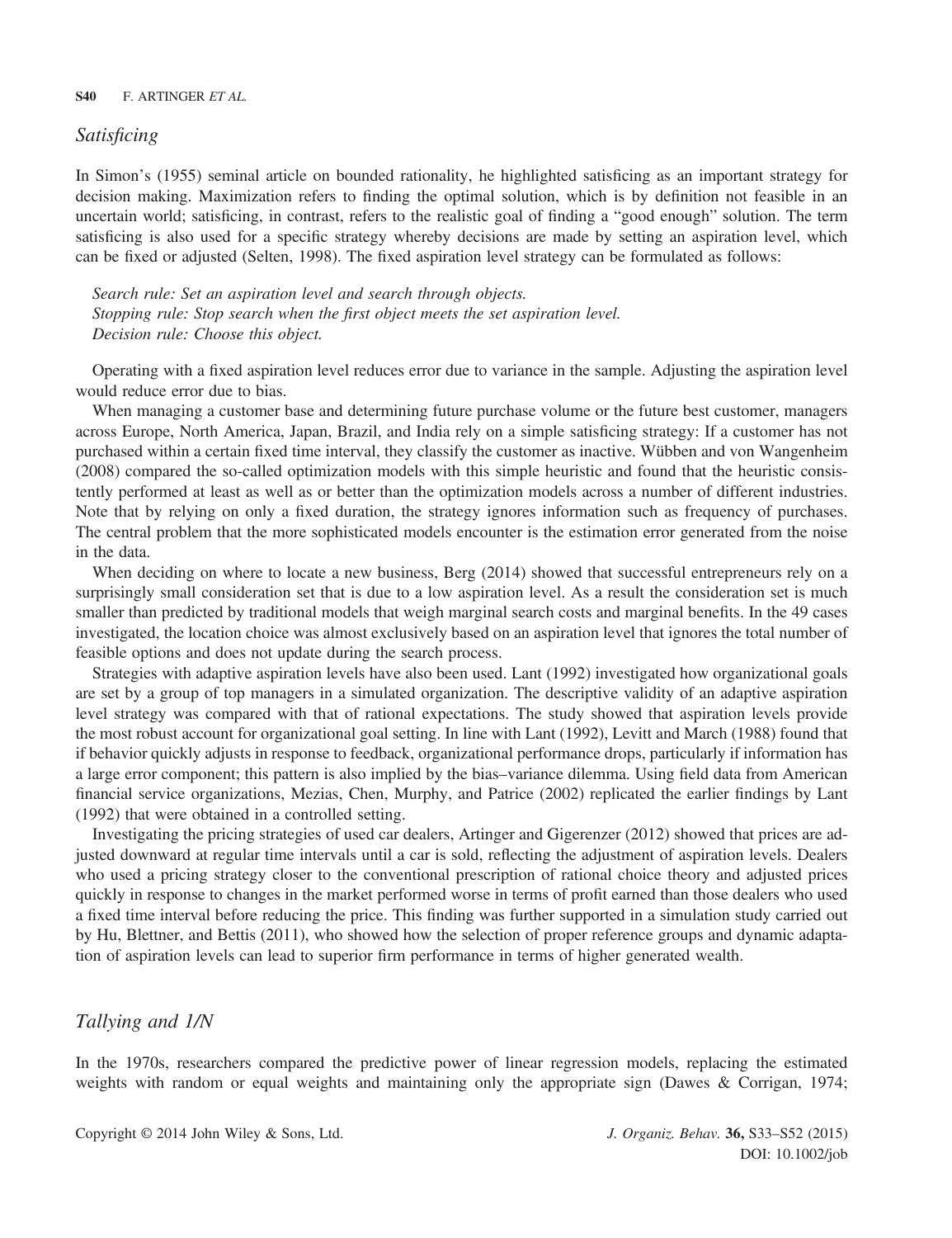Einhorn & Hogarth, 1975). The strategy simply counts the number of cues favoring one alternative over another and can be formulated as follows:

Search rule: Search through cues in any order, add positive cues to the tally, and deduct negative cues from it. Stopping rule: Stop after n cues (where n can be any number up to the complete set of cues). Decision rule: Decide for the alternative with the higher tally. If after searching through all cues there is a draw, guess.

To the surprise of many, tallying can perform remarkably well. Analysis has shown that in the process of estimating the weights of a regression, the variation in the data inherent in any sampling process leads to substantial imprecision when forecasting. Tallying therefore introduces bias by ignoring the weights. Czerlinski, Gigerenzer, and Goldstein (1999) tested tallying against multiple linear regression by crossvalidation and found that the regression models had a greater fit to the data than equal weighting but a lower predictive accuracy. Equal weighting, also referred to as tallying, appeared in a similar form in the portfolio selection study of DeMiguel et al. (2009) labeled as 1/N, that is, investing an equal share across the stock options. The importance of the ecological rationality of a strategy was stressed by Hogarth and Karelaia (2007), who formally showed that tallying performed best compared with a number of other strategies in a compensatory environment.

Åstebro and Elhedhli (2006) investigated the performance of a heuristic strategy that combines tallying with fixed aspiration levels to forecast the commercial success of early-stage ventures. A total of 561 applications were submitted for funding containing 37 attributes (e.g., price and safety). Using 383 applications, they computed a fixed aspiration level: The number of positive attributes needs to exceed the aspiration level  $p$ , and the number of negative attributes must not exceed the aspiration level n. Separately adding positive and negative attributes without considering weights reflects the use of tallying. This was then employed to predict the success or failure of the remaining 178 submissions. Comparing the heuristic with a log-linear regression, they found that both correctly classified the same number of outcomes. Yet, the heuristic was more successful in identifying successful ventures, which were 10 times less frequent than failures and thus were much harder to identify.

Albar and Jetter (2013) showed that ignoring weights can be an effective strategy when evaluating new product ideas. Using a simulation study with partially missing data, they tested the effectiveness of fast and frugal heuristics against a number of computationally more intensive models in identifying profitable ideas. They found that tallying performed as well as a regression model with a rate of about 80 percent correct classification of successful and unsuccessful ideas.

The use of equal weighting is analogous to distributing resources equally across different units. Within the managerial domain, such a strategy can be applied, for instance, to a collaborative production process if it is difficult to account for an individual's contribution (Messick, 1993; Messick, 1999). Instead, the involved parties receive the same payoff, which often is conceived of as a fair allocation. As Lind and Kulik (1993) as well as Konovsky (2000) have shown, perceived fairness serves as a heuristic for judging whether the requests of collaborating businesses or the demands on an organizational unit are legitimate. Jones and Martens (2009) found that perceived distributional fairness is an important determinant of affective commitment and job satisfaction, thus contributing to the success of firms.

### Lexicographic strategies

Elimination by aspects (Tversky, 1972) and take the best (Gigerenzer & Goldstein, 1996) are lexicographic heuristics that implement sequential decision making. For brevity, we focus on take the best, which orders cues by decreasing validity. The validity of a cue is the number of correct decisions divided by all decisions made by this cue, and it can be estimated from a sample. A positive cue value points to the object with the higher criterion value, such as the product associated with the higher WTP. Take the best proceeds as follows: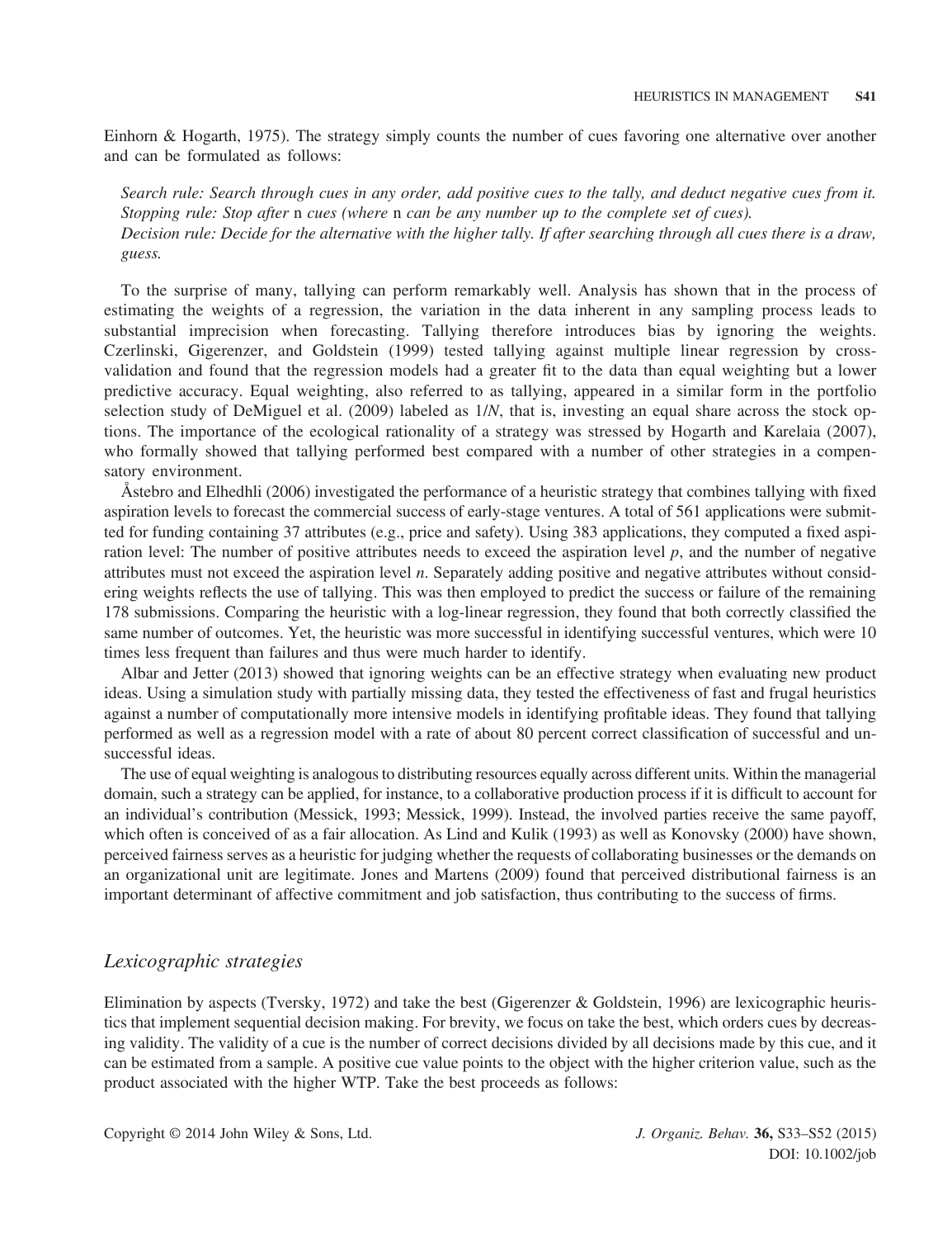#### S42 F. ARTINGER ET AL.

Search rule: Order cues by their validity.

Stopping rule: Stop on finding the first cue that discriminates between the alternatives. Decision rule: Choose the alternative with the higher cue value.

Katsikopoulos, Schooler, and Hertwig (2010) compared the predictive accuracy of take the best with tallying, given very small samples to estimate cue validities. Tallying performed best for the minimal sample size of two; when the sample size was increased to three or more, take the best performed better. This is spurred by the heuristic ignoring the interdependencies between cues and their joint effect on the dependent variable. For instance, income and age might be interdependent in predicting WTP. Lexicographic strategies introduce bias in the decision strategy by ignoring the interdependencies between cues as well as any cues that have a lower cue validity than the discriminating cue. Constructing a computationally more intensive version of take the best that tries to estimate these interdependencies can reduce its performance by capturing more of the variance inherent in the sample (Brighton, 2006). In line with the idea of matching strategy to the environment, Hogarth and Karelaia (2007) found that take the best was the best-performing strategy in noncompensatory environments. More generally, lexicographic strategies have also been found to guide managerial pricing strategies for certain consumer products (Rusetski, 2014) and also decision making on the consumer side particularly for complex products (Ford, Schmitt, Schechtman, Hults, & Doherty, 1989; Kohli & Jedidi, 2007; Yee, Dahan, Hauser, & Orlin, 2007).

Surprisingly few cues are used when a venture is evaluated. Achleitner, Lutz, Mayer, and Spiess-Knafl (2012) showed that the decision to invest in social ventures depends on two cues, voluntary accountability efforts and reputation. A positive evaluation of one of these two cues was already sufficient to obtain funding. Guercini (2012) reported that entrepreneurs in the Italian fashion industry rely on only one cue—the price of natural fibers—to predict the following year's most demanded fabrics and were remarkably consistent in their forecasts. Take the best also featured in the study on screening new product ideas by Albar and Jetter (2013). With a rate of 55 percent accuracy in correctly classifying successful and unsuccessful ideas, the performance was clearly below that of other competing strategies such as tallying and regression. However, in 92 percent of all cases, take the best relied on only one cue. It therefore could be beneficial in a context where data are scarce and more complex models are therefore likely to perform worse.

### Recognition

Early on, the capacity for recognition featured centrally in studies of expert decision makers, such as chess players (Chase & Simon, 1973). Recognition-based decicions describe situations where "the mere recognition of an object is a predictor of the target variable" (Gigerenzer & Goldstein, 1996, p. 653). Klein, Calderwood, and Clinton-Cirocco (1986) in a now classic study investigated how fireground commanders, who operate under uncertainty and time pressure that prohibit the generation and comparison of options, make good decisions. The commanders used recognition-based decision making informed by a large repertoire of experiences. This strategy has been found in many other real-world decision-making contexts, such as system design and the management of offshore oil installations (for a review, see Klein, 1998). Goldstein and Gigerenzer (2002) competitively tested the recognition heuristic, pitting it against computationally more extensive strategies by formalizing it as follows:

Search rule: Search for an object that you recognize. Stopping rule: Stop as soon as one object is recognized. Decision rule: Infer that the recognized object has the higher value with respect to the criterion.

Their study and many subsequent ones across a wide range of tasks showed that the recognition heuristic can be a very effective decision strategy, illustrating that under some circumstances ignorance can be bliss (Gigerenzer & Goldstein, 2011). The recognition heuristic incurs bias by searching for only a specific pattern or cue stored in memory and does not aim to assess values of other objects.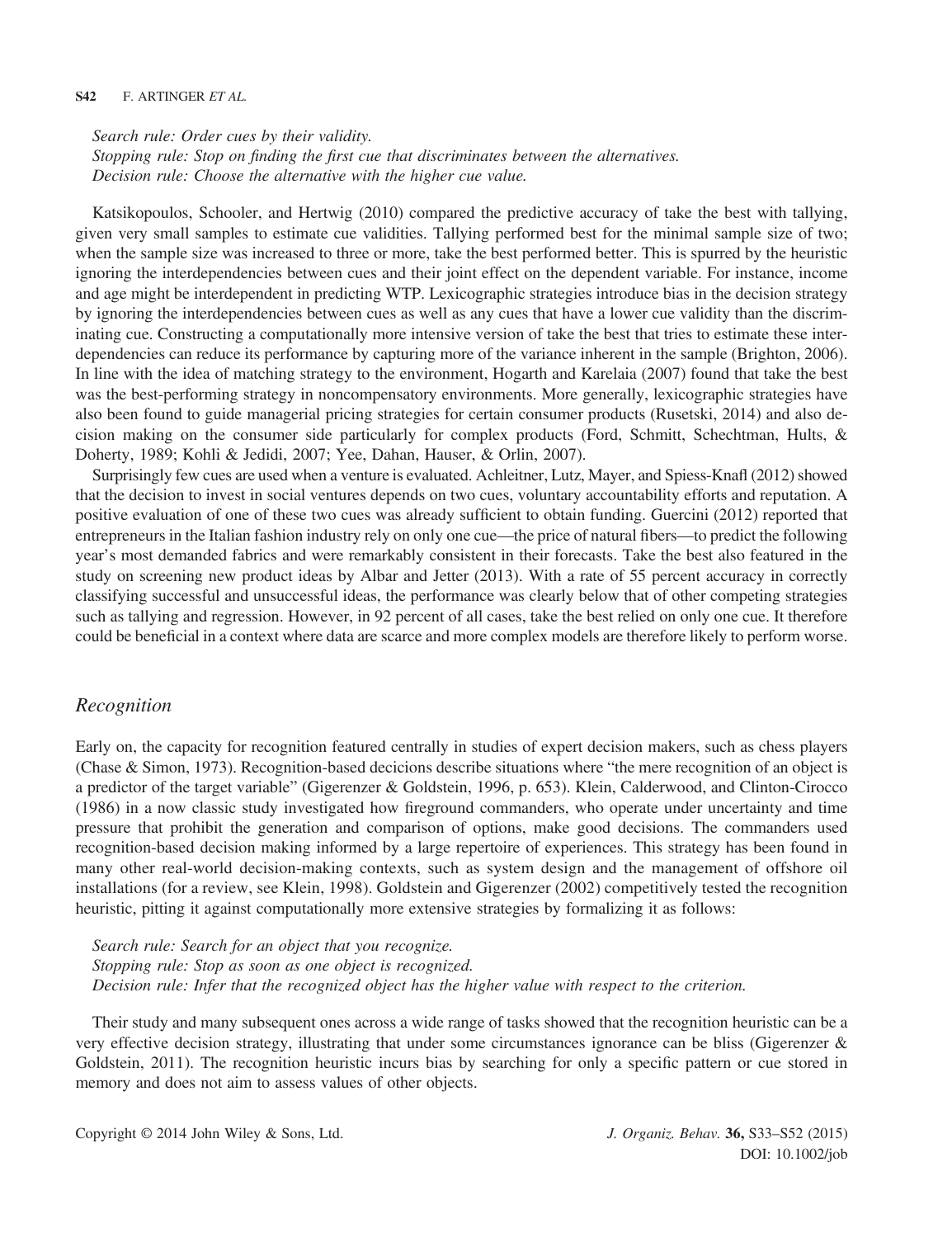In the managerial domain, recognition is an important feature of venture creation (Bhave, 1994). Specifically, Baron and Ensley (2006) suggested that new ideas for products or services emerge from recognizing patterns that present novel opportunities. Testing this idea with novice and serial entrepreneurs, they found that for both groups, recognition plays a central role in the identification of business opportunities. Its successful application is considerably strengthened by prior entrepreneurial experience. Identifying a new business opportunity frequently does not rely on public information but rather on sources that are accessible to only a few, such as personal contacts, specialized publications, or specific experiences (Hills & Shrader, 1998). A decision process that relies on recognition might appear to be limited to individual decision making, but this does not have to be the case. Lumpkin and Lichtenstein (2005) argued that such a process can also be formalized and become part of organization decision making. Entrepreneurship is an important form of strategic renewal that is significantly aided by organizational learning (Lei, Slocum, & Pitts, 1999). Setting up structures such that there is a tangible process of active and passive search, alertness, and prior experience in key positions guides opportunity identification and strategic renewal of a firm.

### Similarity

Firms often have to make decisions in novel environments. An important source of knowledge for managerial decisions in such contexts comes from similar instantiations (Osgood, 1949; Thorndike, 1931; for a review, see Medin, Goldstone, & Gentner, 1993). Such knowledge can stem from managers' own experiences or is gained, for instance, from case studies, probably the most popular form of business education. Using similarity implies identifying a source that shares central characteristics with a target. Read and Grushka-Cockayne (2011) formalized this in the similarity heuristic for the case when the decision maker has to identify a target object that is more similar than objects from a reference class:

Search rule: Search for an object that is more similar to the target than objects drawn from a reference class. Stopping rule: Stop as soon as a more similar object is found. Decision rule: Infer that the identified object has a higher criterion value than those from a reference class.

Similarity judgments incur bias because they rely on a match with a target instead of trying to estimate the exact value of each object. An important open issue discussed in the literature is how to identify the object characteristics to be compared, which is the very input needed for similarity judgments (e.g., Murphy & Medin, 1985; Tversky, 1977).

In managerial decision making, research to date has explored how similarity informs analogical reasoning in strategic decision making. Firms are embedded in complex interdependent systems that require nuanced choices (Porter, 1996; Rivkin & March, 2000; Siggelkow, 2002). Precisely in this context, rational choice is least likely to yield clear-cut and effective decisions owing to numerous interdependent strategies creating a vast computational load, just as in the case of chess (Simon, 1955). Gavetti et al. (2005) investigated the power of analogical reasoning, which is commonplace in strategic decision making. Its successful use has been documented for companies such as Merrill Lynch (Perkins, 1999) and Toys "R" Us (Stemberg, 1996), but it can be problematic if decisions are based on superficial similarity of source and target characteristics, as was the case in the demise of Enron (Salter, 2003). Akin to pattern recognition in chess, analogical reasoning involves (i) recognizing characteristics in a source that are shared with the target and (ii) evaluating the similarity of these characteristics. Using an agent-based simulation, Gavetti et al. (2005) implemented a lexicographic strategy in which agents initially ranked the characteristics according to importance. Agents then proceeded to compare source and target by starting with the most important cue and, only if this cue was sufficiently similar, repeated the procedure for subsequent characteristics. Interestingly, Gavetti et al. (2005) showed that marginal returns are larger from breadth than from depth of experience.

The problem of superficial similarities was stressed by Lovallo, Clarke, and Camerer (2012) who suggested the use of multiple sources for a reference class instead of only one. If multiple sources are available, a challenge is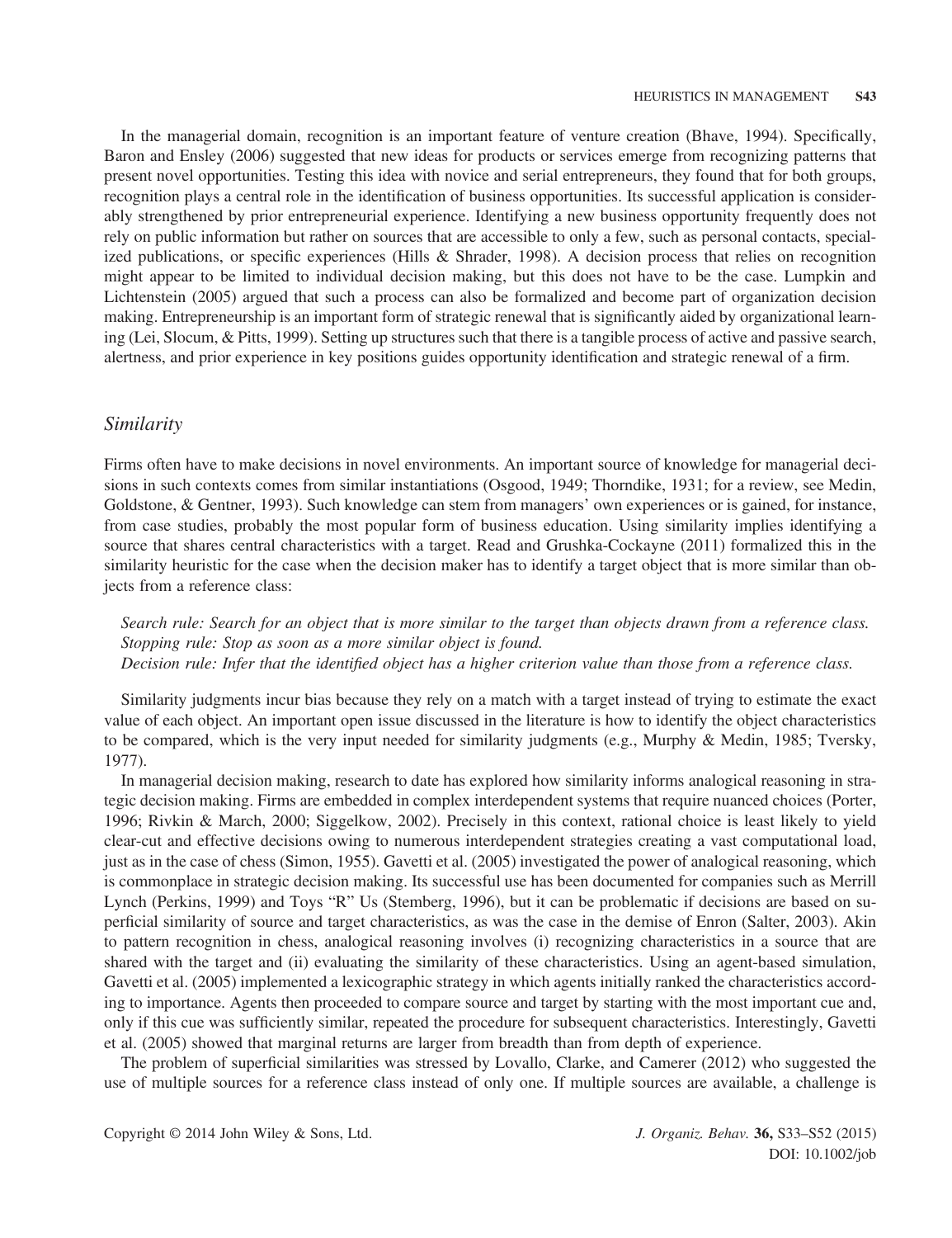#### S44 F. ARTINGER ET AL.

how to select among them and how to weight them. Lovallo et al. (2012) suggested a distribution-based approach that seeks to enlarge the sample and combine this with similarity weighting that the expert decision maker assigns. The importance of sample size is an essential feature of the bias–variance dilemma; the greater the sample size drawn from the reference class, the less susceptible a strategy is to the variance in the information. In line with this, Gary, Wood, and Pillinger (2012) showed that superficial similarities can be markedly reduced if the available sources show a sufficient degree of variation in relevant characteristics and thus provide an opportunity for more complex structural relationships to be discovered.

# **Discussion**

This review synthesizes current work on adaptive heuristics in the managerial context. It shows that the study of individual decision making can be a valuable starting point for revealing a basic set of heuristics that can be used as adaptive strategies in the managerial context. A central feature of studies on adaptive managerial strategies is that they are based largely on real-world decisions made in uncertain environments. This research illustrates the power of simple decision mechanisms and contributes to a more practitioner-oriented perspective that has been repeatedly called for by, among others, the recent strategy-as-practice movement (Vaara & Whittington, 2012). Moreover, this approach offers ample opportunities for further basic and applied research such as on the set of basic heuristic principles, the interaction between heuristics and the managerial environment, the creation of formal tools for organizational application of heuristics, and an integration of insights from different research programs.

# Basic heuristic principles

Research in the field of judgment and decision making has put much effort into studying general characteristics of basic classes of heuristics. Within the managerial domain, in contrast, research has had a more practitioner-oriented focus of identifying a large number of verbal rules of thumb that are actually used by managers. This review has shown that decision strategies in management often rely on a basic set of heuristic principles, such as satisficing, tallying, and recognition. These could serve to systematically classify the large number of verbal heuristics. For example, the verbal rule "start the first venture on a small scale" (Manimala, 1992) can be classified as satisficing; "don't put all your eggs in one basket" (Manimala, 1992) as a case of 1/N; "only enter English-speaking markets" (Bingham & Eisenhardt, 2011) as similarity; "choose tried and tested products" (Manimala, 1992) as a case of recognition; and "sequence new product introductions by country" (Bingham & Eisenhardt, 2011) as a lexicographic strategy. Bingham et al. (2007) stressed that the formalization of heuristic processes is an important determinant of long-term firm success. A precise formulation not only allows specifying why and when a heuristic performs well but also facilitates the sharing of such a decision rule across different business units and generations of managers. Maitland and Sammartino (2014) examined the decision process of an inexperienced multinational when evaluating whether to acquire a company in a politically hazardous African country. In this complex and uncertain environment, they showed that precisely specifying heuristics in terms of search, stopping, and decision rules is of great advantage to evaluate the performance of the different available decision strategies.

The study of verbal rules might also challenge the conventional perception that different heuristics constitute exclusive categories. Similar to Åstebro and Elhedhli (2006) but also Gavetti et al. (2005) these studies show that some decision strategies combine different basic heuristics, such as tallying and satisficing, and how a lexicographic strategy can inform similarity judgments. A possible way to discover such combinations could be the study of expert decision making and verbal heuristics, which can both give deeper insights into a range of commonly applied decision strategies. This may also broaden our understanding of the underlying basic heuristic principles and their interrelation.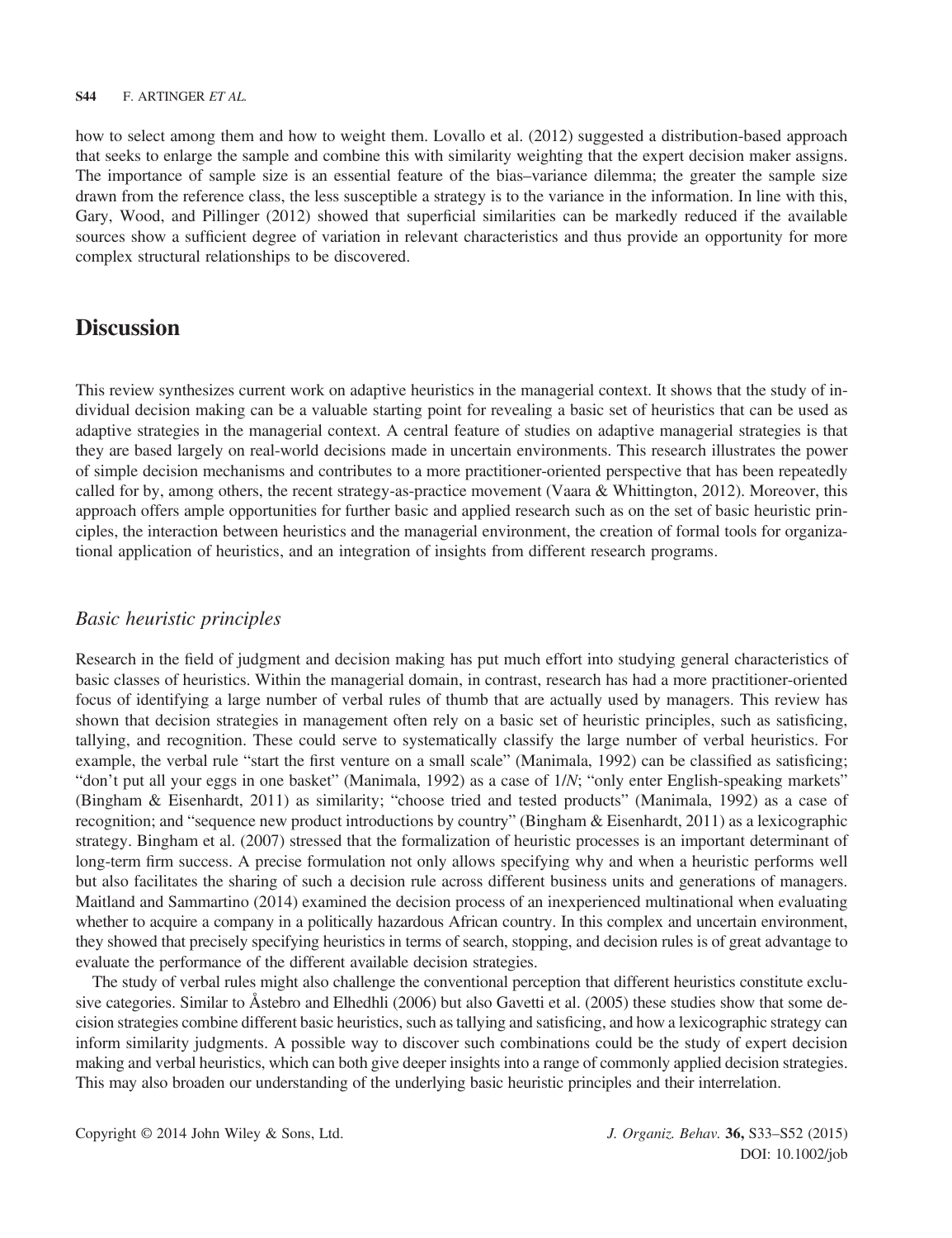Considering the basic set of heuristics so far investigated, research was originally focused mostly on cognition and less on emotions (e.g., Gigerenzer et al., 1999; Klein, 1998; Tversky & Kahneman, 1974; but see also Muramatsu & Hanoch, 2005; Slovic, Finucane, Peters, & MacGregor, 2007). In a programmatic assessment, Hodgkinson and Healey (2011) outlined the building blocks of emotionally informed heuristics that can be part of the microfoundations of dynamic capabilities. Affective signals can be utilized as informational components of a decision strategy to direct attention to problematic outcomes. Case studies of the London Stock Exchange, Polaroid, and other firms have shown that in an uncertain environment, corporate culture strongly affects whether managers share their unease that originates from affective signals (e.g., Drummond, 2001; Hodgkinson & Wright, 2002; Oliver & Roos, 2005; Tripsas & Gavetti, 2000). At the same time, this raises the question of whether emotional components would be necessarily limited to individual decision making.

The broadening and deepening of an understanding of a set of basic heuristics also calls for determining the conditions under which a heuristic can travel from the individual to an aggregate organizational level of decision making. We have outlined a strong connection between the two levels of analysis, especially as uncertainty is a defining element of the decision environment at both levels. However, as pointed out by Powell et al. (2011), the dynamics of decision making at the organizational level can also be quite different from the dynamics at the individual level. Specifying the boundary conditions under which a heuristic is confined to one of the two levels is therefore an important issue.

### Interactions between heuristics and managerial environments

A major lesson from this review is that heuristics are not general-purpose tools but rely on a match with the environment. Not only the evolutionary approach by Nelson and Winter (1982) but also research streams such as systems thinking highlight that organizations are embedded in a dynamic context where decision strategies and environments mutually influence each other (see Mingers & White, 2010, for a review). A particular heuristic might be successfully employed for a given time. The application of this heuristic itself, however, could influence the environment up to a point where the heuristic becomes maladapted. One example of such dynamic interactions are leader–follower relationships. A leader might be able to successfully adapt to an organizational environment with a given population of followers. Over time, an adaptation process on the side of the followers can however change the effectiveness of the leader's heuristics and therefore at some point require a change of strategy. A similar situation could arise as a market evolves and fundamental characteristics of an environment change. The question of how individuals initially select a heuristic and under what conditions they switch is therefore essential. Recent research has suggested that a selection process is not only governed by reinforcement learning (Rieskamp & Otto, 2006) but that directed search driven by cognitive representations or natural limits of available options can also play an important role (Gavetti, 2005; Marewski & Schooler, 2011). However, research on the use of management tools in general has shown that once a particular tool is adopted, it is often persistently used within an organization independent of changes in the environment (Jarzabkowski & Kaplan, 2014). Not only the question of how heuristic strategies are initially selected but particularly how they are switched after they have become maladapted largely remains a central but not yet sufficiently answered question.

Whether a firm's competitive advantage erodes also depends on how easily its dynamic capabilities, which also rest on the heuristics employed, can be imitated. In particular, simplicity can invite imitation and therefore might not provide a sustained competitive advantage (Rivkin & March, 2000). Owing to path dependence of the development of the firm, competences come in strongly complementary packages that hinder imitation (Levinthal, 1994; Teece et al., 1997). The discussion on opportunity recognition has also shown that specialized information and expertise can often give a decisive first-mover advantage; this can also be fostered by the speed of the decision-making process, which is aided by its very simplicity (Baum & Wally, 2003). A defining element of the context in which heuristics work well is an uncertain environment. This, in turn, reduces the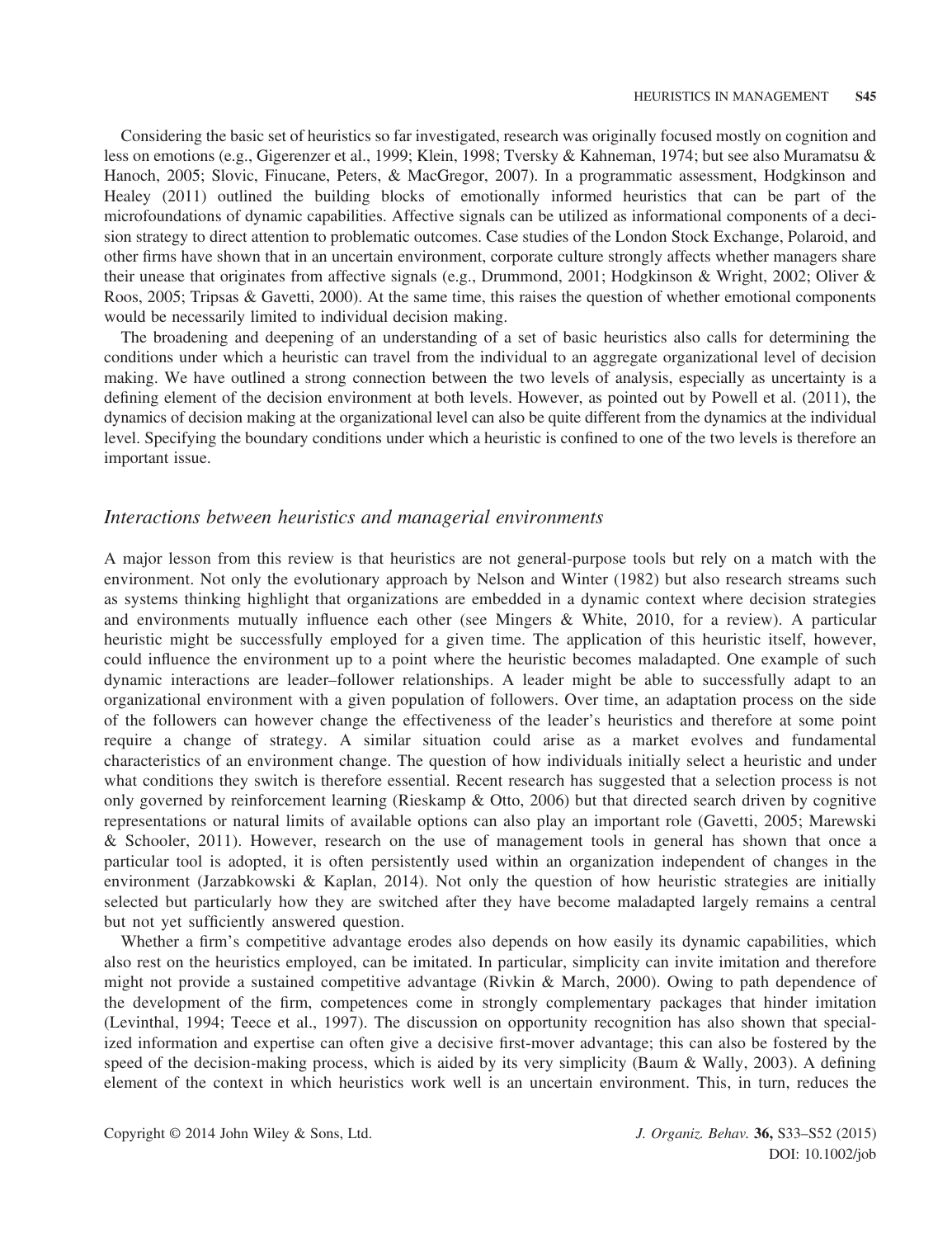#### S46 F. ARTINGER ET AL.

likelihood that firms imitate, as their expectations about future returns can vary, for instance, owing to differing skills and capabilities (Barney, 1986). Such path dependency and how this interacts with basic heuristics has received scant attention in the literature.

### Tools for organizational application of heuristics

The very use of well-adapted heuristics in an uncertain environment can be further aided by the use of formal managerial tools. Decision trees have been used as aids in management for some time (see, for instance, Vroom & Yetton, 1973). With *n* binary cues, the number of leaves is  $2^n$ , which implies that as the number of cues grows, a tree covering all possible options quickly becomes computationally intractable or error prone, as one has too little data with which to estimate the many possible leaves. With an exit at every level, a fast and frugal tree has only  $n+1$  leaves, which makes it tractable and more robust (Luan, Schooler, & Gigerenzer, 2011; Martignon, Katsikopoulos, & Woike, 2008). To show an example of such a tree, we make reference to the judicial domain (Figure 2). Dhami (2003) observed several hundred court cases in London. She found that a fast and frugal tree as depicted in Figure 2 could predict 92 percent of magistrates' decisions in one court and 85 percent in another. Despite the promising performance of fast and frugal trees, their descriptive validity has not been investigated in a managerial context; it also remains to be tested if decision trees used in actual managerial decision making perform better than simple fast and frugal trees.

The power of heuristics can likely be further strengthened by combining them where appropriate with computationally more intensive decision aids. For example, Blattberg and Hoch (1990) integrated intuitive managerial decisions and decision support systems, such as statistical models, for the case of predicting sales. They argued that in a dynamic environment, models are too consistent and, for instance, cannot pick up cues that might have high predictive validity but occur only rarely. Such cues can be readily identified by experts. The results show that combining expert intuition with a statistical model improves predictive accuracy considerably.



Figure 2. How magistrates at a London court determined whether to bail or to react punitively by imposing conditions such as curfew (Dhami, 2003)

Copyright © 2014 John Wiley & Sons, Ltd. J. Organiz. Behav. 36, S33–S52 (2015)

DOI: 10.1002/job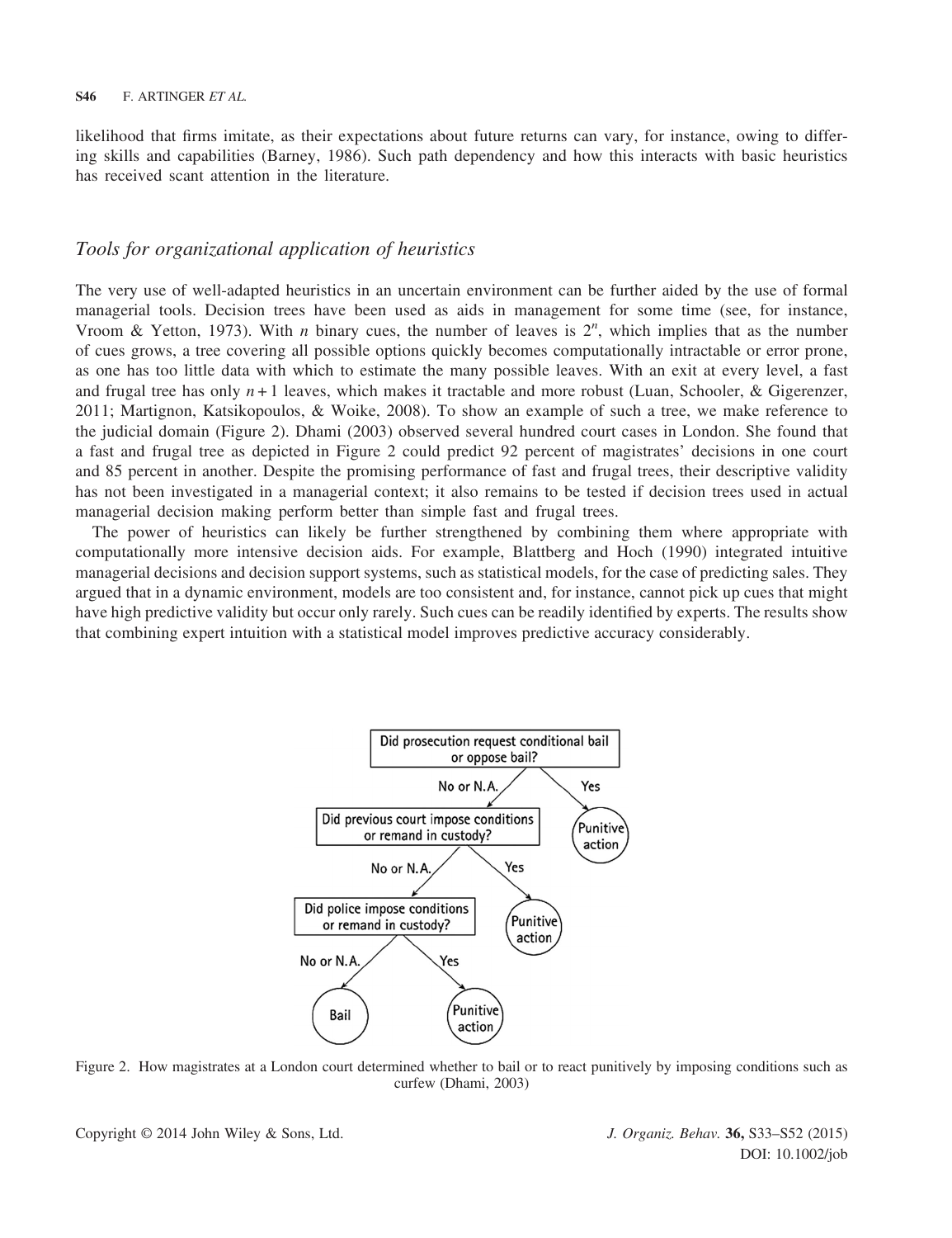### Integration of insights

In the introduction, we touched briefly on the heuristics and biases research program. Its positive contribution was to demonstrate that decision processes do not follow the rational choice approach; rather, people (including managers) often rely on simple decision strategies or heuristics (e.g., Bazerman & Moore, 2008). However, its proponents did interpret this result above all as a weakness rather than a strength of human judgment. One case in point is the work by Mezias and Starbuck (2003) who found that managers have an inaccurate perception of some key performance indices of their companies and the market (see also Ben-David, Graham, & Campbell, 2013). Having a firm grasp on information seems to be an important element when aligning the strategies of a company with an uncertain environment (Lawrence & Lorsch, 1967). However, Mezias and Starbuck (2003) also noted in their discussion that performance might not necessarily depend on accurate knowledge of the current situation. Rather, firms need to pursue a general, long-term goal with the opportunity to learn from feedback. Such reinforcement learning might work well specifically in inherently dynamic and noisy environments where past information has only limited predictive value for future outcomes. The DeMiguel et al. (2009) study of the stock market is an impressive illustration of how even large amounts of precise information of the past might sometimes be insufficient to make good decisions. More generally, the heuristics and biases research program provides ample observations of situations where people ignore information. Instead of interpreting this as necessarily a second-best strategy, one also could ask whether the observed behavior might in fact result from a well-adapted heuristic.

# Conclusion

Managers often have to make decisions in an uncertain environment with limited information and time constraints owing to competitive pressure. We have reviewed the research on adaptive decision strategies in the managerial context. A number of these strategies link to a basic set of heuristics that have been widely discussed and analyzed, particularly in the psychological literature. Specifically, in a noisy environment with limited information at hand, a complex decision algorithm incurs error in prediction owing to being overly sensitive to variance in the data. A simple heuristic instead incurs error in prediction owing to its bias but is much less sensitive to fluctuations in the environment, which can make it a robust and high-performing strategy. It is important to recognize that heuristics are not all-purpose tools but strategies that can perform well in particular environments. This is why a manager or an organization has an adaptive toolbox of heuristics, not just a single one. A broad recognition of the importance of the ecological rationality of a decision strategy has the potential to significantly further research on managerial decision making beyond the traditional rational choice models that still dominate current decision theory.

# Author biographies

Dr. Florian Artinger is a research fellow at the Max Planck Institute for Human Development. Prior to joining the MPI, he worked as a Leverhulme research fellow at the Behavioral Science Group, Warwick Business School. He obtained his PhD in economics in 2012 from the Max Planck Institute and has been a visiting research fellow at the University of Oxford and University of Chicago.

Malte Petersen is a scientific staff member at the University of Hagen (FernUniversität in Hagen) and a guest researcher at the Max Planck Institute for Human Development. His main areas of expertise are decision making within management and leadership as well as behavioral economics.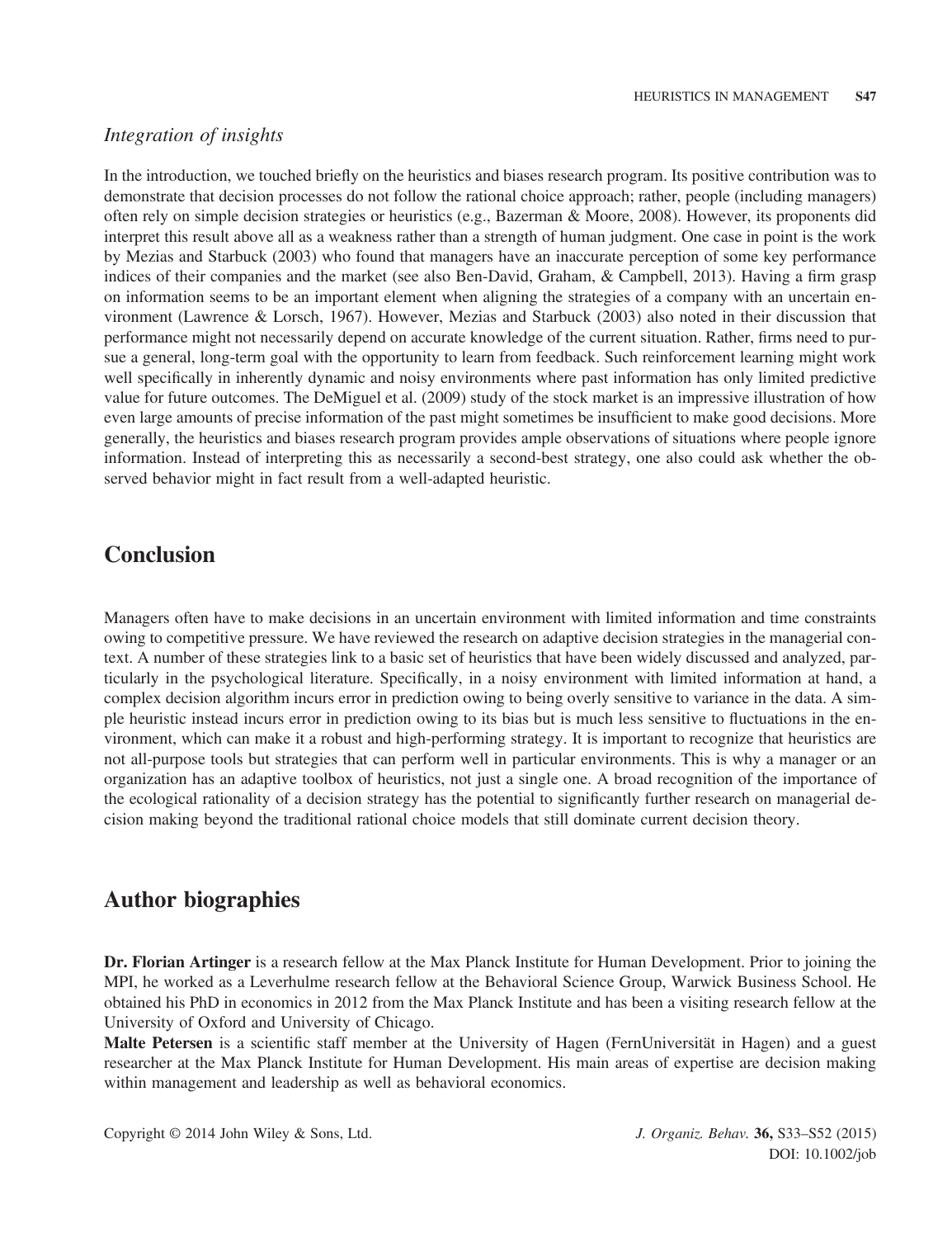#### S48 F. ARTINGER ET AL.

Gerd Gigerenzer is Director at the Max Planck Institute for Human Development and Director of the Harding Center for Risk Literacy in Berlin. He is former Professor of Psychology at the University of Chicago and John M. Olin Distinguished Visiting Professor, School of Law at the University of Virginia. He is also Batten Fellow at the Darden Business School, University of Virginia, and Fellow of the Berlin-Brandenburg Academy of Sciences and the German Academy of Sciences. Awards for his work include the AAAS Prize for the best article in the behavioral sciences and the Association of American Publishers Prize for the best book in the social and behavioral sciences. Gigerenzer has trained U.S. federal judges, German physicians, and top managers in decision making and understanding risks and uncertainties.

**Jürgen Weibler** PhD, is a full professor of business administration, leadership, and organization at the University of Hagen (FernUniversität in Hagen), Germany. For many years, he was the research director of the Institute for Leadership and Human Resource Management at the University of St. Gallen, Switzerland, and was later professor for management at the University of Constance, Germany, as well a guest professor at MGSM, Sydney. He was also the founding senator of the German Police University. Besides he has served as a consultant to numerous organizations and has been engaged in different programs on further education in management. In his research, he focuses on leadership, organizational change, and ethics.

# **References**

- Achleitner, A.-K., Lutz, E., Mayer, J., & Spiess-Knafl, W. (2012). Disentangling gut feeling: Assessing the integrity of social entrepreneurs. VOLUNTAS: International Journal of Voluntary and Nonprofit Organizations, 24(1), 93–124. doi:10.1007/ s11266-012-9264-2
- Akinci, C., & Sadler-Smith, E. (2012). Intuition in management research: A historical review. International Journal of Management Reviews, 14(1), 104–122. doi:10.1111/j.1468-2370.2011.00313.x
- Albar, F. M., & Jetter, A. J. (2013). Fast and frugal heuristics for new product screening—Is managerial judgment "good enough?" International Journal of Management and Decision Making, 12(2), 165–189.
- Alby, F., & Zucchermaglio, C. (2006). "Afterwards we can understand what went wrong, but now let's fix it": How situated work practices shape group decision making. Organization Studies, 27(7), 943–966. doi:10.1177/0170840606065703
- Artinger, F., & Gigerenzer, G. (2012). Pricing in an uncertain market. Working Paper. Max Planck Institute for Human Development.
- Åstebro, T., & Elhedhli, S. (2006). The effectiveness of simple decision heuristics: Forecasting commercial success for earlystage ventures. Management Science, 52(March), 395–409. doi:10.1287/mnsc.1050.0468
- Barney, J. B. (1986). Strategic factor markets: Expectations, luck, and business strategy. Management Science, 32, 1231–1241. doi:10.1287/mnsc.32.10.1231
- Baron, R. A., & Ensley, M. D. (2006). Opportunity recognition as the detection of meaningful patterns: Evidence from comparisons of novice and experienced entrepreneurs. Management Science, 52, 1331–1344. doi:10.1287/ mnsc.1060.0538
- Baum, R. J., & Wally, S. (2003). Strategic decision speed and firm performance. Strategic Management Journal, 24(11), 1107–1129. doi:10.1002/smj.343

Bazerman, M. H., & Moore, D. A. (2008). Judgment in managerial decision making. New York: Wiley.

- Ben-David, I., Graham, J. R., & Campbell, R. H. (2013). Managerial miscalibration. The Quarterly Journal of Economics, 128 (4), 1547–1584. doi:10.1093/qje/qjt023.Advance
- Berg, N. (2014). Success from satisficing and imitation: Entrepreneurs' location choice and implications of heuristics for local economic development. Journal of Business Research, 67(8), 1700-1709. doi:10.1016/j.jbusres.2014.02.016
- Bhave, M. P. (1994). A process model of entrepreneurial venture creation. Journal of Business Venturing, 9, 223-242. doi:10.1016/0883-9026(94)90031-0
- Bingham, C. B., & Eisenhardt, K. M. (2011). Rational heuristics: The "simple rules" that strategists learn from process experience. Strategic Management Journal, 32, 1437–1464. doi:10.1002/smj
- Bingham, C. B., Eisenhardt, K. M., & Furr, N. R. (2007). What makes a process a capability? Heuristics, strategy, and effective capture of opportunities. Strategic Entrepreneurship Journal, 1, 27–47. doi:10.1002/sej
- Blattberg, R. C., & Hoch, S. J. (1990). Database models and managerial intuition: 50% model + 50% manager. Management Science, 36(8), 887–899.
- Boyd, R., & Richerson, P. J. (2005). Solving the puzzle of human cooperation. Evolution and culture, 105–132.

Copyright © 2014 John Wiley & Sons, Ltd. J. Organiz. Behav. 36, S33–S52 (2015)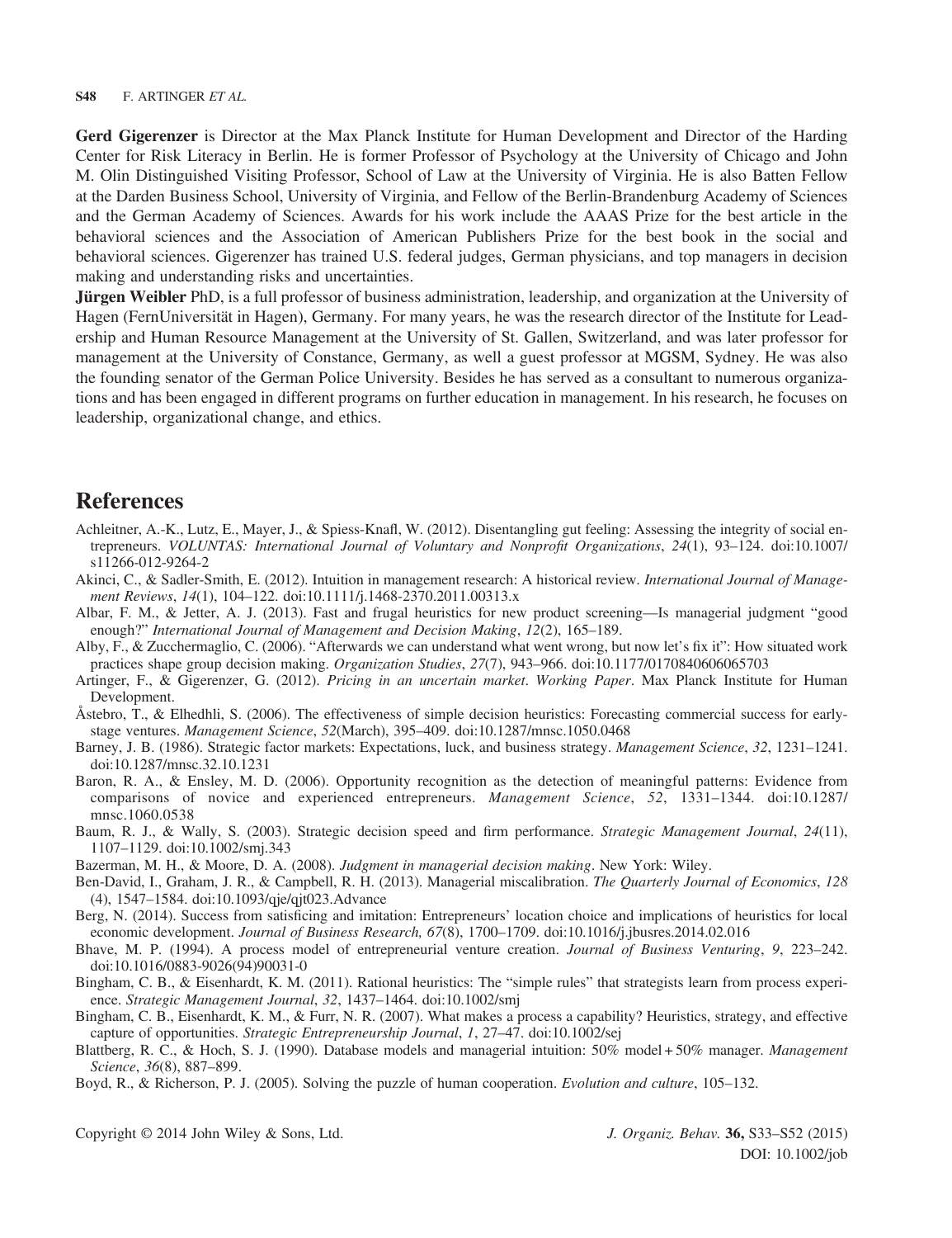- Brighton, H. (2006). Robust inference with simple cognitive models. In C. Lebiere & R. Wray (Eds.), AAAI spring symposium: Cognitive science principles meet AI-hard problems (pp. 17–22). Menlo Park, CA: American Association for Artificial Intelligence.
- Brown, S., & Eisenhardt, K. (1997). The art of continuous change: Linking complexity theory and time-paced evolution in relentlessly shifting organizations. Administrative Science Quarterly, 42(1), 1–34.
- Busenitz, L., & Barney, J. (1997). Differences between entrepreneurs and managers in large organizations: Biases and heuristics in strategic decision-making. Journal of Business Venturing, 12(1), 9–30.
- Chase, W. G., & Simon, H. A. (1973). Perception in chess. Cognitive Psychology, 4, 55–81.
- Cohen, M. D., Burkhart, R., Dosi, G., Egidi, M., Marengo, L., Warglien, M., & Winter, S. (1996). Routines and other recurring action patterns of organizations: Contemporary research issues. Industrial and Corporate Change, 5(3), 653–698. doi:10.1093/icc/5.3.653
- Coleman, L., Maheswaran, K., & Pinder, S. (2010). Narratives in managers' corporate finance decisions. Accounting & Finance, 50(3), 605–633. doi:10.1111/j.1467-629X.2010.00343.x
- Conolly, T. (1977). Information processing and decision making in organizations. In B. Staw & G. Salancik (Eds.), New directions in organizational behavior (pp. 205–234). Chicago, IL: St. Clair Press.
- Cyert, R., & March, J. G. (1992). The behavioral theory of the firm. New York, NY: Wiley.
- Czerlinski, J., Gigerenzer, G., & Goldstein, D. G. (1999). How good are simple heuristics? In G. Gigerenzer, P. M. Todd, & the ABC Research Group (Eds.), Simple heuristics that make us smart (pp. 97–118). New York, NY: Oxford University Press.
- Davis, J. P., Eisenhardt, K. M., & Bingham, C. B. (2009). Optimal structure, market dynamism, and the strategy of simple rules. Administrative Science Quarterly, 54(3), 413–452. doi:10.2189/asqu.2009.54.3.413
- Dawes, R. M., & Corrigan, B. (1974). Linear models in decision making. *Psychological Bulletin*, 81(2), 95–106.
- De Meyer, A. Loch, C. H., & Pich, M. T. (2002). Managing project uncertainty: From variation to chaos. MIT Sloan Management Review, 43, 60–67.
- DeMiguel, V., Garlappi, L., & Uppal, R. (2009). Optimal versus naive diversification: How inefficient is the 1/N portfolio strategy? Review of Financial Studies, 22(5), 1915–1953. doi:10.1093/rfs/hhm075
- Dhami, M. K. (2003). Psychological models of professional decision making. Psychological Science, 14(2), 175–180. doi:10.1111/1467-9280.01438
- Dill, W. R. (1962). The impact of environment on organizational development. In S. Mailick & E. H. Van Ness (Eds.), Concepts and issues in administrative behavior (pp. 29–48). Englewood Cliffs, N.J.: Prentice-Hall.
- Drummond, H. (2001). The art of decision making: Mirrors of imagination, masks of fate. Chichester, U.K.: Wiley.
- Duncan, R. B. (1972). Characteristics of organizational environments and perceived environmental uncertainty. Administrative Science Quarterly, 17(3), 313–327.
- Einhorn, H. J., & Hogarth, R. M. (1975). Unit weighting schemes for decision making. Organizational Behavior and Human Performance, 13, 171–192.
- Ford, J. K. K., Schmitt, N., Schechtman, S. L., Hults, B. M., & Doherty, M. L. (1989). Process tracing methods: Contributions, problems, and neglected research questions. Organizational Behavior and Human Decision Processes, 43(1), 75–117. doi:10.1016/0749-5978(89)90059-9
- Gary, M., Wood, R., & Pillinger, T. (2012). Enhancing mental models, analogical transfer, and performance in strategic decision making. Strategic Management Journal, 33(11), 1229–1246. doi:10.1002/smj
- Gavetti, G. (2005). Cognition and hierarchy: Rethinking the microfoundations of capabilities Development. Organization Science, 16(6), 599–617. doi:10.1287/orsc.1050.0140
- Gavetti, G., Levinthal, D. A., & Rivkin, J. W. (2005). Strategy making in novel and complex worlds: The power of analogy. Strategic Management Journal, 26(8), 691–712. doi:10.1002/smj.475
- Geman, S., Bienenstock, E., & Doursat, R. (1992). Neural networks and the bias–variance dilemma. Neural Computation, 4, 1–58.
- Gigerenzer, G. (2014). Risk Savvy: How to make good decisions. New York, NY: Viking.
- Gigerenzer, G., & Brighton, H. J. (2009). Homo heuristicus: Why biased minds make better inferences. Topics in Cognitive Science, 1(1), 107–143. doi:10.1111/j.1756-8765.2008.01006.x
- Gigerenzer, G., & Gaissmaier, W. (2011). Heuristic decision making. Annual Review of Psychology, 62, 451-482. doi:10.1146/ annurev-psych-120709-145346
- Gigerenzer, G., & Goldstein, D. G. (1996). Reasoning the fast and frugal way: Models of bounded rationality. Psychological Review, 103(4), 650–669.
- Gigerenzer, G., & Goldstein, D. G. (2011). The recognition heuristic : A decade of research. Judgment and Decision Making, 6 (1), 100–121.
- Gigerenzer, G., Hoffrage, U., & Goldstein, D. G. (2008). Fast and frugal heuristics are plausible models of cognition: Reply to Dougherty, Franco-Watkins, and Thomas (2008). Psychological Review, 115, 230–239.
- Gigerenzer, G., Todd, P. M., & the ABC Research Group. (1999). Simple heuristics that make us smart (1st ed.). New York, NY: Oxford University Press.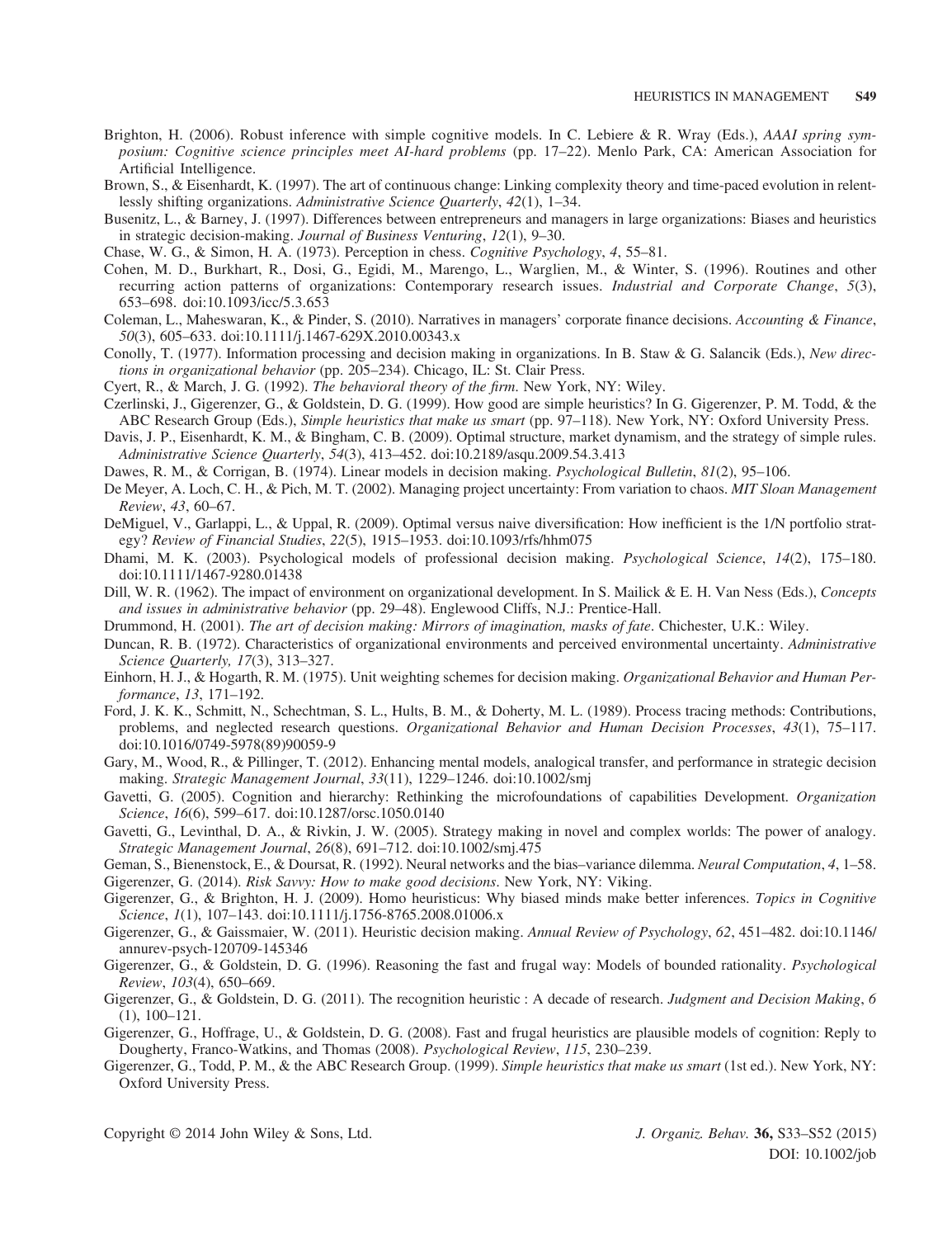#### S50 F. ARTINGER ET AL.

- Goldstein, D., & Gigerenzer, G. (2002). Models of ecological rationality: The recognition heuristic. Psychological Review, 109 (1), 75–90. doi:10.1037//0033-295X.109.1.75
- Groner, M., Groner, R., & Bischof, W. F. (1983). Approaches to heuristics: A historical review. In R. Groner, M. Groner, & W. F. Bischof (Eds.), Methods of heuristics (pp. 1–18). Hillsdale, NJ: Erlbaum.
- Guercini, S. (2012). New approaches to heuristic processes and entrepreneurial cognition of the market. Journal of Research in Marketing and Entrepreneurship, 14(2), 199–213. doi:10.1108/14715201211271410
- Hills, G. E., & Shrader, R. C. (1998). Successful entrepreneurs' insights into opportunity recognition. In P. D. Reynolds (Ed.), Frontiers of entrepreneurship research (pp. 30–43). Wellesley, MA: Babson College.
- Hodgkinson, G. P., & Healey, M. P. (2011). Psychological foundations of dynamic capabilities: Reflexion and reflection in strategic management. Strategic Management Journal, 32, 1500–1516. doi:10.1002/smj
- Hodgkinson, G. P., & Wright, G. (2002). Confronting strategic inertia in a top management team: Learning from failure. Organization Studies, 23(6), 949–977. doi:10.1177/0170840602236014
- Hogarth, R. M. (2001). Educating intuition. Chicago, IL: The University of Chicago Press.
- Hogarth, R. M., & Karelaia, N. (2005). Ignoring information in binary choice with continuous variables: When is less "more"? Journal of Mathematical Psychology, 49(2), 115–124. doi:10.1016/j.jmp.2005.01.001
- Hogarth, R. M., & Karelaia, N. (2006). Regions of rationality: Maps for bounded agents. Decision Analysis, 3(3), 124–144.
- Hogarth, R. M., & Karelaia, N. (2007). Heuristic and linear models of judgment: Matching rules and environments. Psychological Review, 114(3), 733–58. doi:10.1037/0033-295X.114.3.733
- Hu, S., Blettner, D., & Bettis, R. (2011). Adaptive aspiration performance: Performance consequences of risk preferences at extremes and alternative reference groups. Strategic Management Journal, 32, 1426–1436. doi:10.1002/smj
- Jarzabkowski, P., & Kaplan, S. (2014). Strategy tools-in-use: A framework for understanding "technologies of rationality" in practice. Strategic Management Journal, tba, tba. doi:10.1002/smj.2270
- Jones, D., & Martens, M. (2009). The mediating role of overall fairness and the moderating role of trust certainty in justice– criteria relationships: The formation and use of fairness heuristics in the workplace. Journal of Organizational Behavior, 30, 1025–1051. doi:10.1002/job
- Kahneman, D. (1991). Judgment and decision making: A personal view. Psychological Science, 2, 142–145.
- Kahneman, D. (2011). Thinking, fast and slow. London: Macmillan.
- Kahneman, D., & Klein, G. (2009). Conditions for intuitive expertise: A failure to disagree. The American Psychologist, 64(6), 515–26. doi:10.1037/a0016755
- Katsikopoulos, K. V., Schooler, L. J., & Hertwig, R. (2010). The robust beauty of ordinary information. Psychological Review, 117(4), 1259–1266. doi:10.1037/a0020418
- Khatri, N., & Ng, H. A. (2000). The role of intuition in strategic decision making. Human Relations, 53(1), 57–86. doi:10.1177/ 0018726700531004
- Klein, G. A. (1998). Sources of power: How people make decisions. Cambridge, MA: MIT Press.
- Klein, G. A., Calderwood, R., & Clinton-Cirocco, A. (1986). Rapid decision making on the fireground. In Proceedings of the Human Factors and Ergonomics Society 30th Annual Meeting (pp. 576–580). Norwood, NJ: Ablex.
- Knight, F. H. (1921). Risk, uncertainty and profit. Boston, MA: Hart, Schaffner & Marx; Houghton Mifflin Co.
- Koberg, C. S., & Ungson, G. R. (1987). The effects of environmental uncertainty and dependence on organizational structure and performance: A comparative study. Journal of Management, 13(4), 725–737. doi:10.1177/ 014920638701300412
- Kohli, R., & Jedidi, K. (2007). Representation and inference of lexicographic preference models and their variants. Marketing Science, 26(3), 380–399. doi:10.1287/mksc.l060.0241
- Konovsky, M. A. (2000). Understanding procedural justice and its impact on business organizations. *Journal of Management*, 26 (3), 489–511. doi:10.1177/014920630002600306
- Lant, T. K. (1992). Aspiration level adaptation: An empirical exploration. Management Science, 38(5), 623–644.
- Lawrence, P., & Lorsch, J. (1967). Organization and environment. Managing differentiation and integration. Organization and environment. Boston, MA: Harvard Business School Press.
- Lei, D., Slocum, J. W., & Pitts, R. A. (1999). Designing organizations for competitive advantage: The power of unlearning and learning. Organizational Dynamics, 28(3), 24–38.
- Levinthal, D. A. (1991). Random walks and organizational mortality. Administrative Science Quarterly, 36(3), 397–420.
- Levinthal, D. (1994). Surviving Schumpeterian environments: An evolutionary perspective. In J. A. C. Baum & J. V. Singh (Eds.), Evolutionary dynamics of organizations (pp. 167–178). New York, NY: Oxford University Press.
- Levinthal, D. (1997). Adaptation on rugged landscapes. Management Science, 43(7), 934–950.
- Levitt, B., & March, J. G. (1988). Organizational learning. Annual review of sociology, 319–340.
- Lind, E., & Kulik, C. (1993). Individual and corporate dispute resolution: Using procedural fairness as a decision heuristic. Administrative Science Quarterly, 38(2), 224–251.

Copyright © 2014 John Wiley & Sons, Ltd. J. Organiz. Behav. 36, S33–S52 (2015)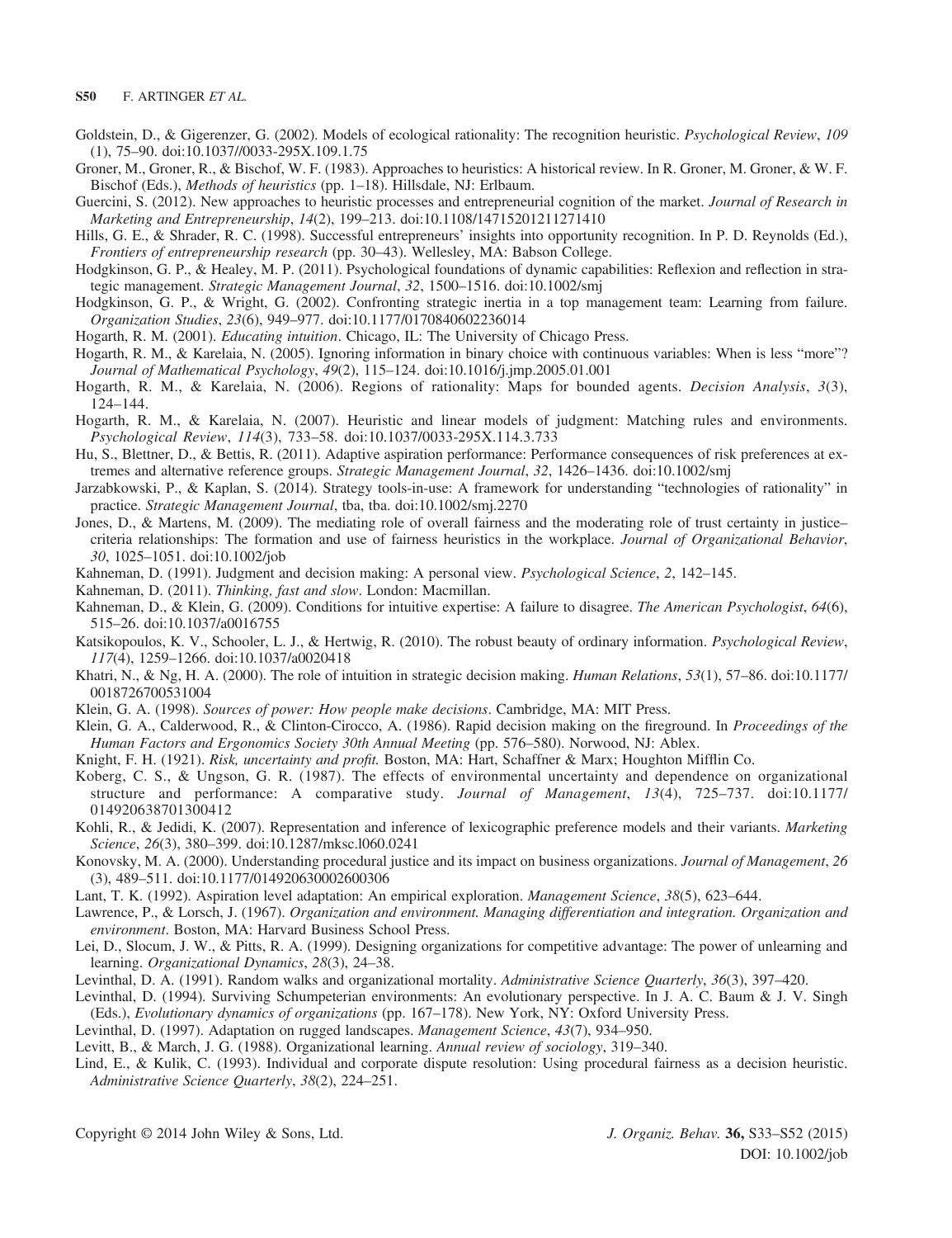- Lipshitz, R., Klein, G., Orasanu, J., & Salas, E. (2001). Taking stock of naturalistic decision making. Journal of Behavioral Decision Making, 14(5), 331–352. doi:10.1002/bdm.381
- Lovallo, D., Clarke, C., & Camerer, C. F. (2012). Robust analogizing and the outside view: Two empirical tests of case-based decision making. Strategic Management Journal, 33, 496-512. doi:10.1002/smj.962
- Luan, S., Schooler, L. J., & Gigerenzer, G. (2011). A signal-detection analysis of fast-and-frugal trees. Psychological Review, 118 (2), 316–38. doi:10.1037/a0022684
- Lumpkin, G. T., & Lichtenstein, B. B. (2005). The role of organizational learning in the opportunity-recognition process. Entrepreneurship: Theory and Practice, 29, 451–472. doi:10.1111/j.1540-6520.2005.00093.x
- Maidique, M. (2011). A leader's toolbox. Unpublished manuscript.
- Maitland, E., & Sammartino, A. (2014). Decision-making and uncertainty: The role of heuristics and experience in assessing a politically hazardous environment. Strategic Management Journal, tba, tba. doi:10.1002/smj.2297
- Manimala, M. J. (1992). Entrepreneurial heuristics: A comparison between high PI (pioneering-innovative) and low PI ventures. Journal of Business Venturing, 7, 477–504.
- March, J. G., & Olsen, J. P. (1986). Garbage can models of decision making in organizations. In J. D. March & R. Weissinger-Baylon (Eds.), Ambiguity and command. Organizational perspectives on military decision making. (pp. 11–35). Marshfield, WI: White Plans.
- March, J. G., & Simon, H. A. (1993). Organizations revisited. Industrial and Corporate Change, 2(3), 299–316.
- Marewski, J. N., & Schooler, L. J. (2011). Cognitive niches: An ecological model of strategy selection. *Psychological Review*, 118(3), 393–437. doi:10.1037/a0024143
- Martignon, L., & Hoffrage, U. (2002). Fast, frugal, and fit: Simple heuristics for paired comparison. Theory and Decision, 52(1), 29–71. doi:10.1023/A:1015516217425
- Martignon, L., Katsikopoulos, K. V., & Woike, J. K. (2008). Categorization with limited resources: A family of simple heuristics. Journal of Mathematical Psychology, 52(6), 352–361. doi:10.1016/j.jmp.2008.04.003
- McMullen, J., & Shepherd, D. (2006). Entrepreneurial action and the role of uncertainty in the theory of the entrepreneur. Academy of Management Review, 31(1), 132–152.
- Medin, D., Goldstone, R., & Gentner, D. (1993). Respects for similarity. Psychological Review, 100(2), 254–278
- Meehl, P. E. (1954). Clinical versus statistical prediction: A theoretical analysis and a review of the evidence. Minneapolis, MN: University of Minnesota Press.
- Messick, D. M. (1993). Equality as a decision heuristic. In B. A. Mellers & J. Barn (Eds.), *Psychological perspectives on justice:* Theories and application (pp. 11–31). Cambridge, NY: Cambridge University Press.
- Messick, D. M. (1999). Alternative logics for decision making in social settings. Journal of Economic Behavior & Organization, 39(1), 11–28. doi:10.1016/S0167-2681(99)00023-2
- Mezias, S. J., Chen, Y., Murphy, P. R., & Patrice, Y. C. (2002). Aspiration-level adaptation in American financial services organization: A field study. Management Science, 48(10), 1285–1300.
- Mezias, J. M., & Starbuck, W. H. (2003). Studying the accuracy of managers' perceptions: A research odyssey. British Journal of Management, 14(1), 3–17. doi:10.1111/1467-8551.00259
- Mingers, J., & White, L. (2010). A review of the recent contribution of systems thinking to operational research and management science. European Journal of Operational Research, 207(3), 1147–1161. doi:10.1016/j.ejor.2009.12.019
- Mintzberg, H. (1978). Patterns in strategy formation. *Management Science*, 24(9), 934–948.
- Muramatsu, R., & Hanoch, Y. (2005). Emotions as a mechanism for boundedly rational agents: The fast and frugal way. Journal of Economic Psychology, 26(2), 201–221.
- Murphy, G., & Medin, D. (1985). The role of theories in conceptual coherence. *Psychological Review*, 92(3), 289–316.
- Nelson, R. R., & Winter, S. G. (1982). An evolutionary theory of economic change. Cambridge, MA: Belknap Press.
- Oliver, D., & Roos, J. (2005). Decision-making in high-velocity environments: The importance of guiding principles. Organization Studies, 26, 889–913. doi:10.1177/0170840605054609
- Osgood, C. (1949). The similarity paradox in human learning: A resolution. *Psychological Review, 56*(3), 132-143.
- Payne, J. W., Bettman, J. R., & Johnson, E. J. (1992). The adaptive decision maker. Cambridge, MA: Cambridge University Press.
- Payne, J. W., Bettman, J. R., & Johnson, E. J. (1993). The use of multiple strategies in judgment and choice. In N. J. Castellan (Ed.), Individual and group decision making: Current issues. (pp. 19–39). Hillsdale, NJ: Lawrence Erlbaum Associates.
- Perkins, E. J. (1999). *Wall street to main street*. New York: Cambridge University Press.
- Polya, G. (1954). Mathematics and plausible reasoning. Vol. 1: Induction and analogy in mathematics. Princeton, NJ: Princeton University Press.
- Porter, M. E. (1996). What is strategy? Harvard Business Review, 74(6), 61–78.
- Powell, T. C. (2003). Varieties of competitive parity. *Strategic Management Journal*, 24(1), 61–86. doi:10.1002/smj.283
- Powell, T. C., Lovallo, D., & Fox, C. R. (2011). Behavioral strategy. Strategic Management Journal, 32, 1369–1386. doi:10.1002/smj